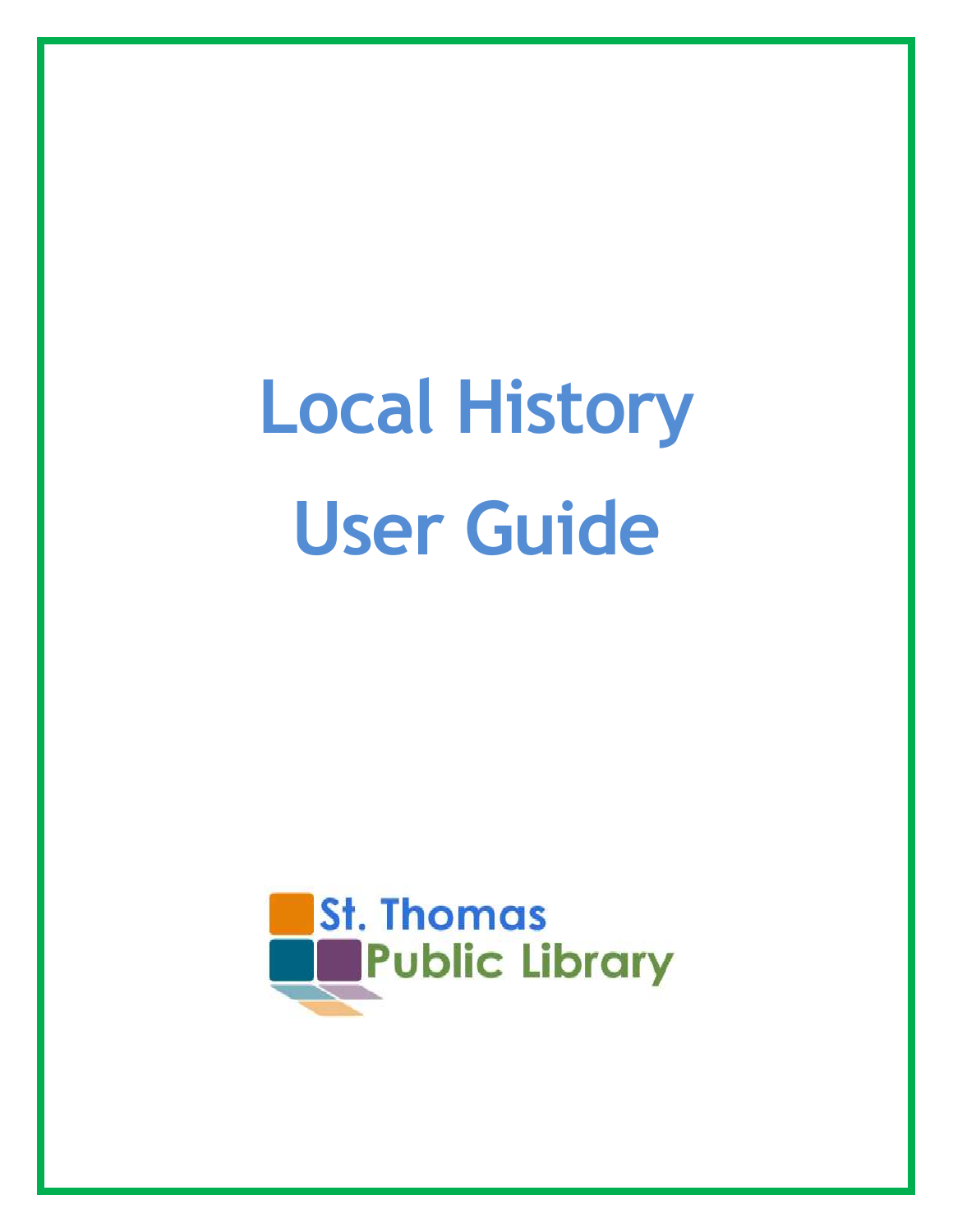## **HISTORY OF THE GEORGE THORMAN ROOM**

The local history room at the St. Thomas Public Library was dedicated on October 19, 1989 to George Thorman, a local historian, teacher, and author. George Thorman wrote and co-authored a number of books on local history including *St. Thomas: 100 Years a City*, 1881 – 1991, an important book for anyone studying the history of St. Thomas. Mr. Thorman passed away in 1997.

The George Thorman Room holdings include books and pamphlets about the history of the area, newspapers, city directories, and a number of other materials. With all these resources, the George Thorman Room should be your first stop when it comes to researching local history and your ancestors.



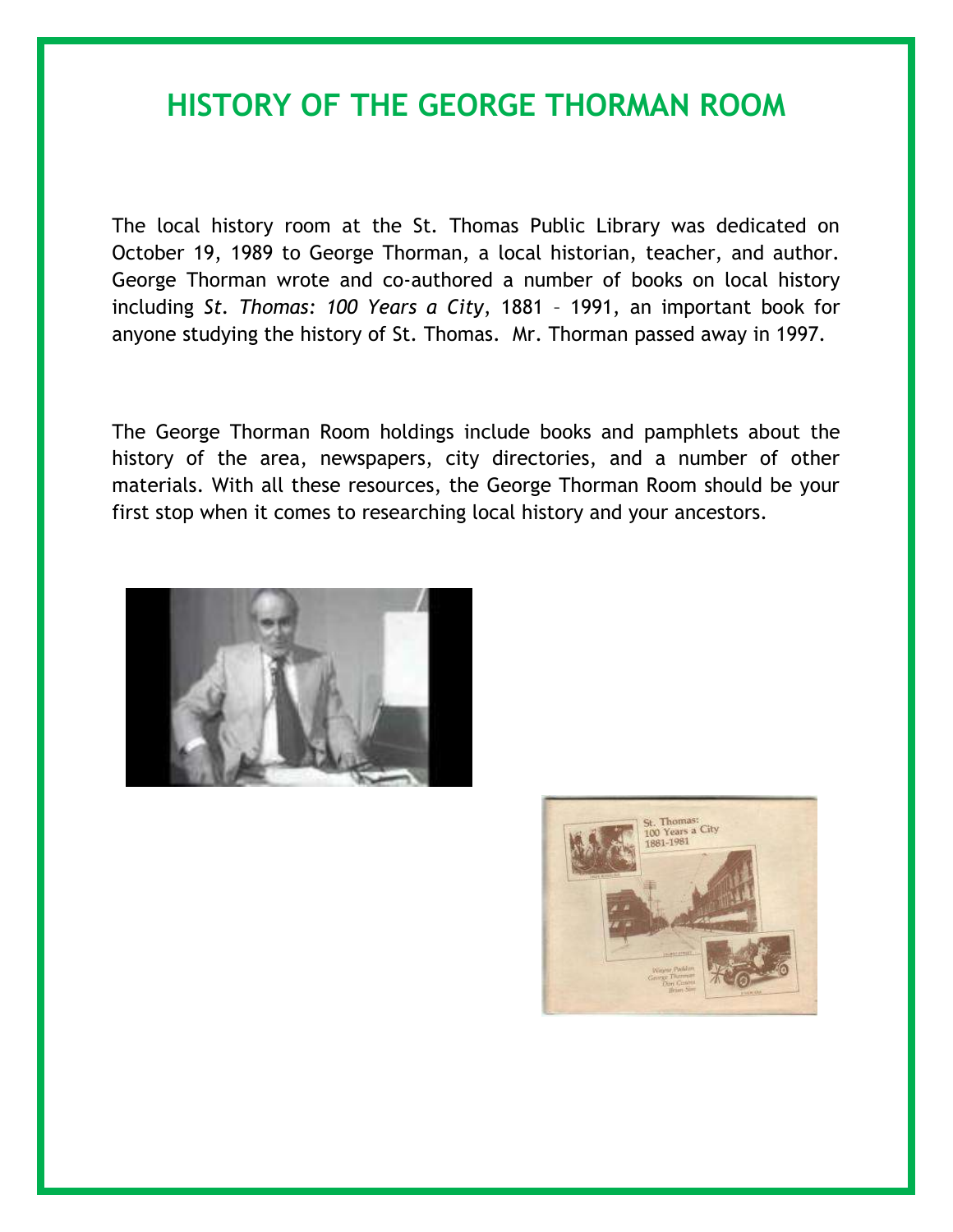## **Researching Local History at the St. Thomas Public Library**



#### **Using the Indexes**

Several **surname card indexes** are located in the George Thorman Room and are a good place to begin a search for an individual or family. References to such crucial information as births, marriages, and deaths can be found here. These references will direct you to the book shelves (pink shelves), the filing cabinets (Local History Clipping Files; Blue shelves), or the microfilm collection.

**Subject Indexes** are also available and includes such headings as "Accidents," "Businesses," "Churches" and "Railroads."

Numerous **online indexes** are available on the Elgin OGS website [\(www.elginogs.ca\)](http://www.elginogs.ca/).

#### **Microfilm Collection**

The microfilm collection includes St. Thomas newspapers from 1832 to the present. Also available are the city directories.

Patrons are encouraged to reserve a microfilm reader/printer in advance.

*Note:* Indexing of St. Thomas newspapers in the **surname card index** is incomplete after 1919. Elgin OGS has indexed the newspapers up to 1961 on their website [\(www.elginogs.ca\)](http://www.elginogs.ca/). Other indexes on the OGS site include census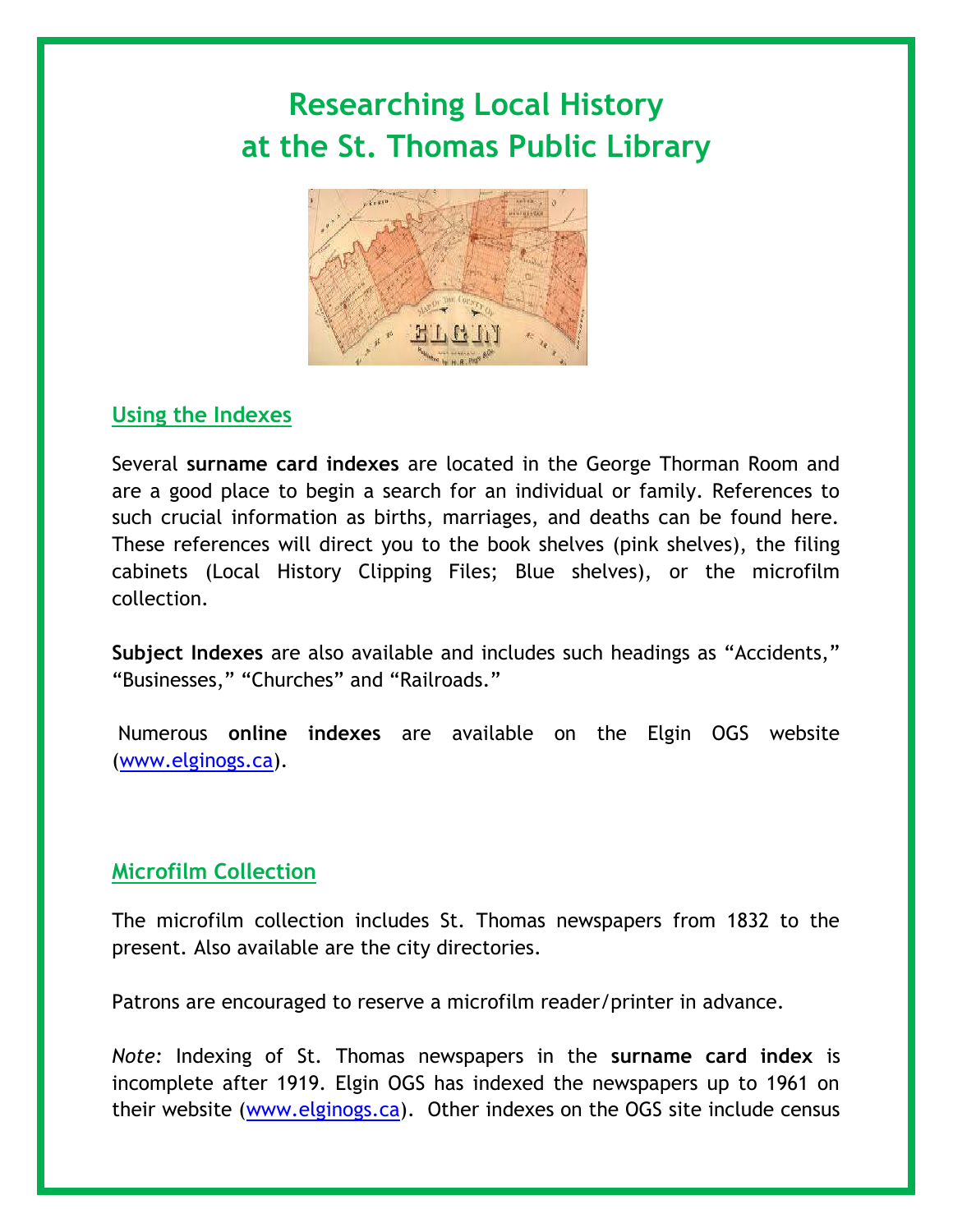records, land records, vital statistics, funeral home records, and will and probate records.

#### **Organization of materials in the George Thorman Room**

The collection is organized by subject via the Dewey decimal system. Large, oversized items, such as historical atlases and the Book of Remembrance are shelved separately.

The filing cabinets are comprised of two parts. The lower drawer (Blue Shelf) contains envelopes organized by a Dewey decimal number. They contain pamphlets and photocopies. The remainder of the cabinets, house the Local History Clipping Files, a collection of scrapbooks containing newspaper clippings and other materials organized alphabetically by subject.



#### **The secure cupboard**

These items are found in the secure cupboard. Please see the Information staff for access:

- Pictorial History of St. Thomas
- **Scrapbooks**
- Materials on Alma College
- Audio Visual Materials

#### **The Railroad Collection**

This unique collection of materials relating to the railway era has a global scope. It covers the years approximately from the 1850s to the 1980s. There are histories of the era, individual rail lines, original railroad manuals, and many items dedicated to the railway history of St. Thomas. Any railway buff would find something of interest in this collection.

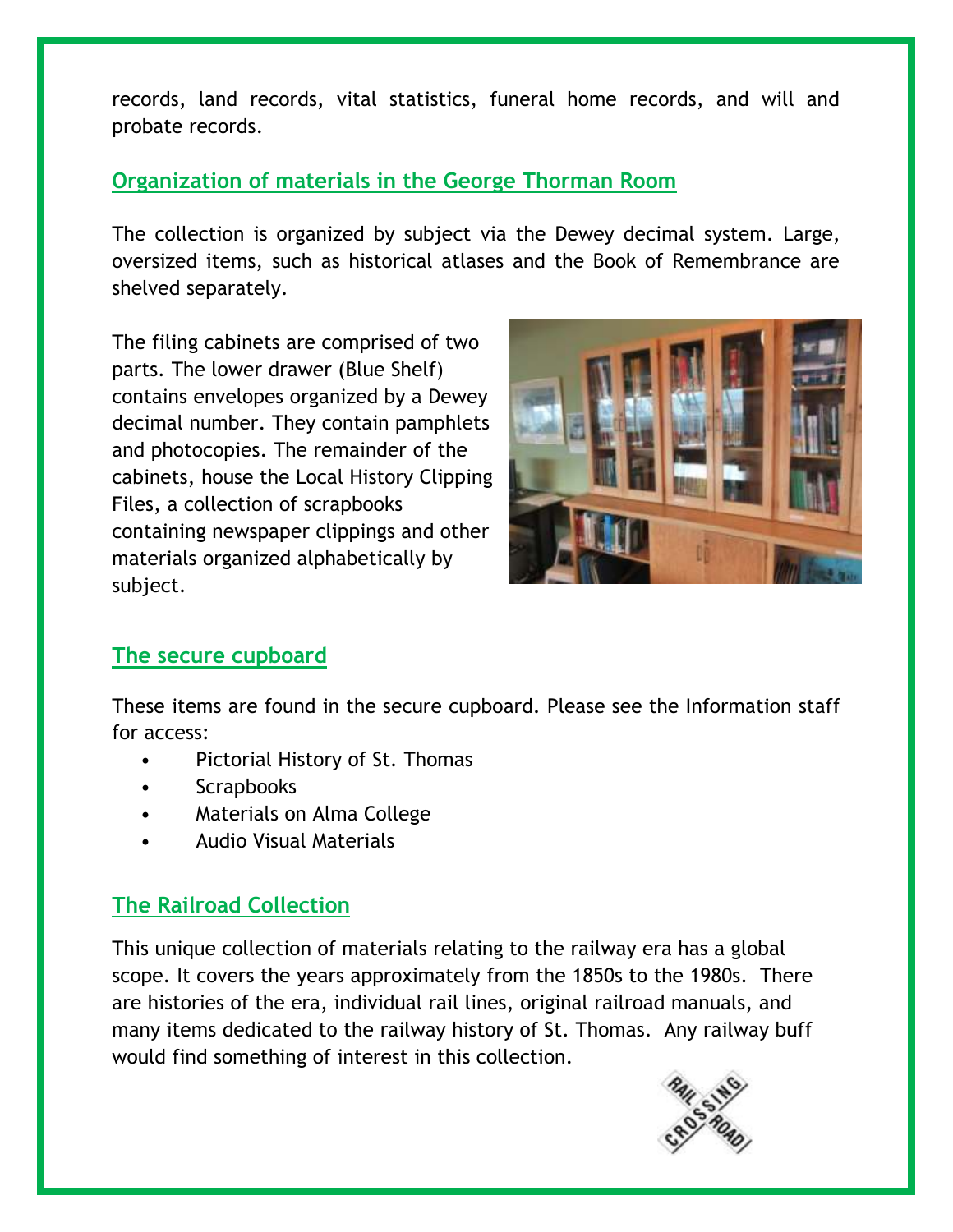#### **Other resources**

An Internet workstation is available in the George Thorman Room. Several genealogical sites have been bookmarked and can be quickly accessed by clicking "Favorites" on the top of the screen. AncestryLibrary is a subscription database. It is available on this computer and on each of the internet workstations on the main floor.



Some of the publications housed in the George Thorman Room are also available in the circulating stacks on the main floor.

If you have any questions, please ask at the Information Desk on the main floor and a staff member will be pleased to assist you.





SANGERS ROYAL BRITTSH MENAGERIE & GRAND INTERNATIONAL ALLIED SHOWS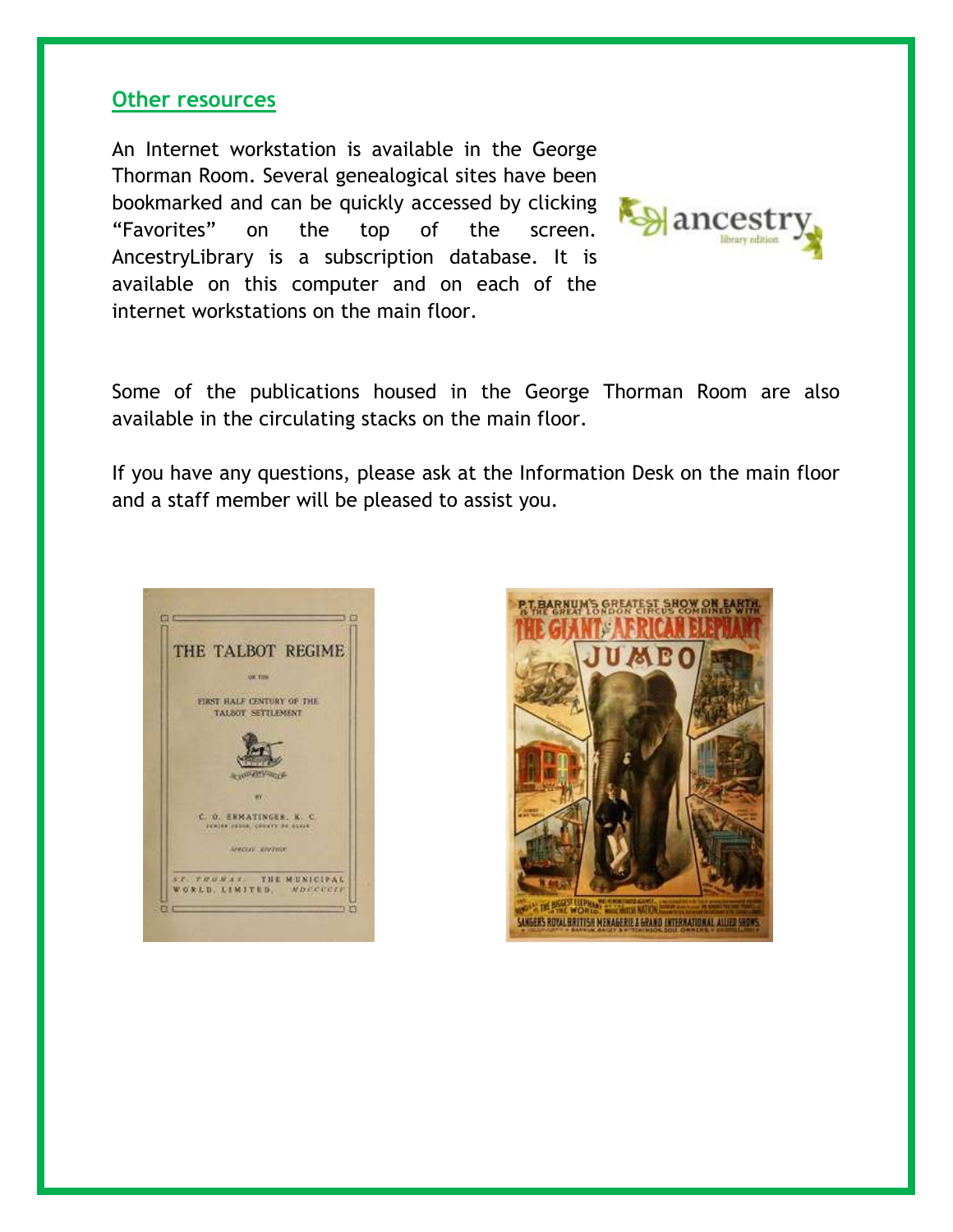## **Getting Started: The History of St. Thomas**

### *Informative Books*

| 971.302 TAL     | Ermatinger, Charles Oakes Zacchus, Life of Colonel<br><b>Talbot and the Talbot</b><br>Settlement, 1972, c1859.                                                            |
|-----------------|---------------------------------------------------------------------------------------------------------------------------------------------------------------------------|
| 971.3 ERM       | Ermatinger, Charles Oakes Zacchus, The Talbot regime:<br>or, the first half century of the Talbot settlement, 1999,<br>c1904.                                             |
| 971.3340924 TAL | Hamil, Fredrick Coyne, Lake Erie Baron; the story of<br>Colonel Thomas Talbot, 1955.                                                                                      |
| 971.335 M619    | Miller, Warren, Vignettes of early St. Thomas; an<br>anthology of the life and times of its first century, 1967.                                                          |
| 971.334 PAD     | Paddon, Wayne, Glimpses into St. Thomas railway<br>history, [n.d.]                                                                                                        |
| 971.334 PAD     | Paddon, Wayne, The story of the Talbot settlement,<br>1803 - 1840: a frontier history of southwestern Ontario,<br>c1975.                                                  |
| 971.335 SAI     | Paddon, Wayne, George Thorman, Don Cosens, and Brian<br>Sim, St. Thomas: 100 years a city: 1881 -1981, c1981.                                                             |
| 385.0657133 PAD | Paddon, Wayne, St. Thomas: the Railway City: the story<br>of the Canada Southern Railway: the story of the great<br>trains that came to St. Thomas in late 1800's, c2008. |
| 971.335 SAI     | St. Thomas and its men of affairs, 1976, 1914, 1951.                                                                                                                      |
| 971.335 SAI     | St. Thomas Local Architectural Conservation Advisory<br>Committee; written by Diana Player, St. Thomas: down<br>the street to yesterday, c2000.                           |
| 971.335 SAN     | Sanders, Mary, St. Thomas is proud of: centennial<br>biographical sketches, 1981.                                                                                         |
| 971.334 SIM     | Sims, Hugh, Sims' history of Elgin County, volume 3,<br>1984.                                                                                                             |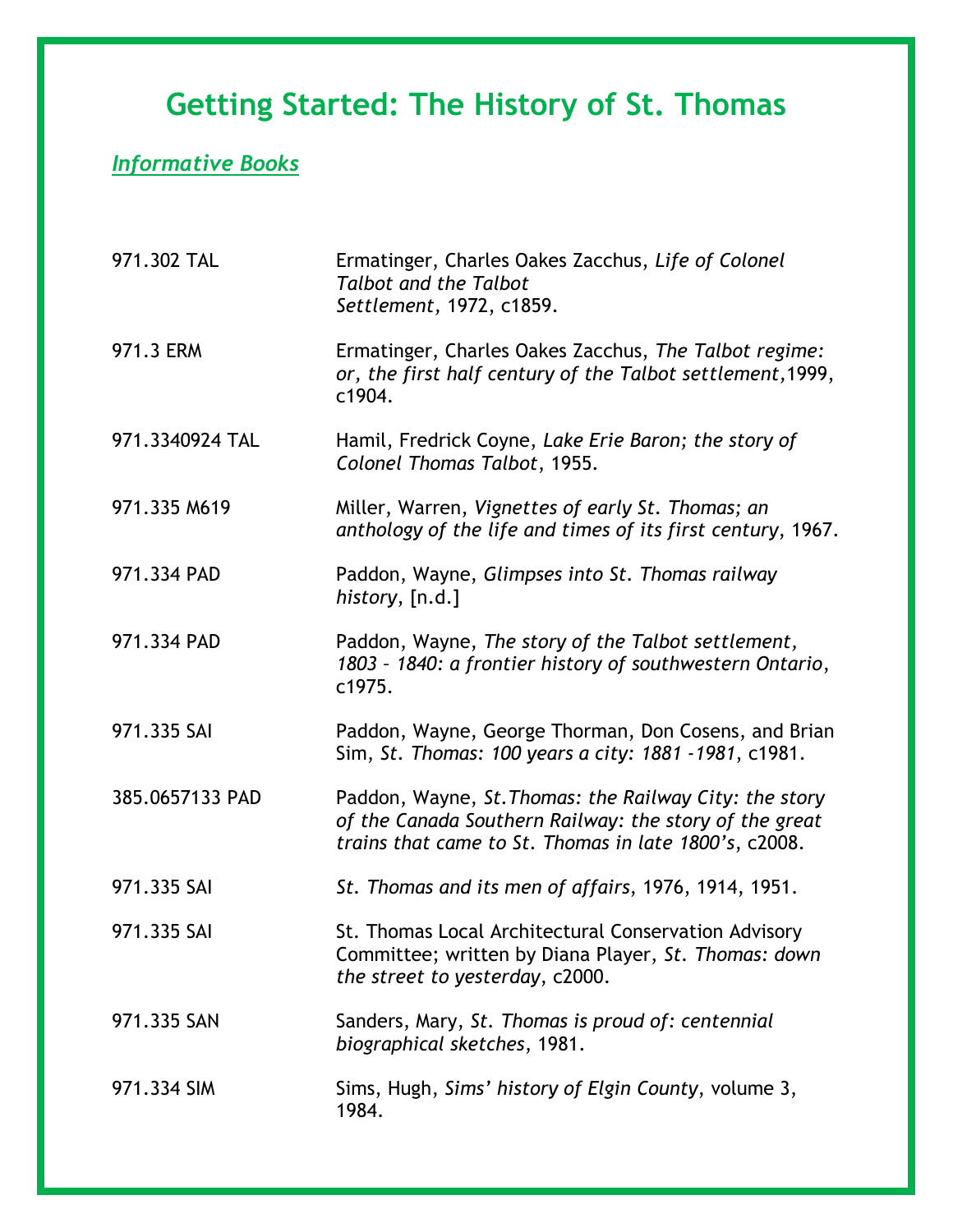**Audio Visual Materials (located in the secure cupboard)**

| 971.335 CEN | (The) 1952 Elgin centennial: the centennial spectacle<br>[DVD] |
|-------------|----------------------------------------------------------------|
| 971.334 ONT | Ontario Visual Heritage Project: Elgin [DVD], c2005.           |
| 917.13 ST   | St. Thomas: our town [DVD], c2002.                             |

#### **OTHER SOURCES OF INFORMATION**

Elgin County Archives <www.elgin.ca>

Elgin County Branch of the Ontario Genealogical Society <www.elginogs.ca>

Family Search https://www.familysearch.org/search

Elgin County Museum <www.elgin-county.on.ca>

Elgin Military Museum <www.emm.fp.execulink.com>

Elgin County Railway Museum <www.ecrm5700.org>

North American Railway Hall of Fame <www.narhf.org>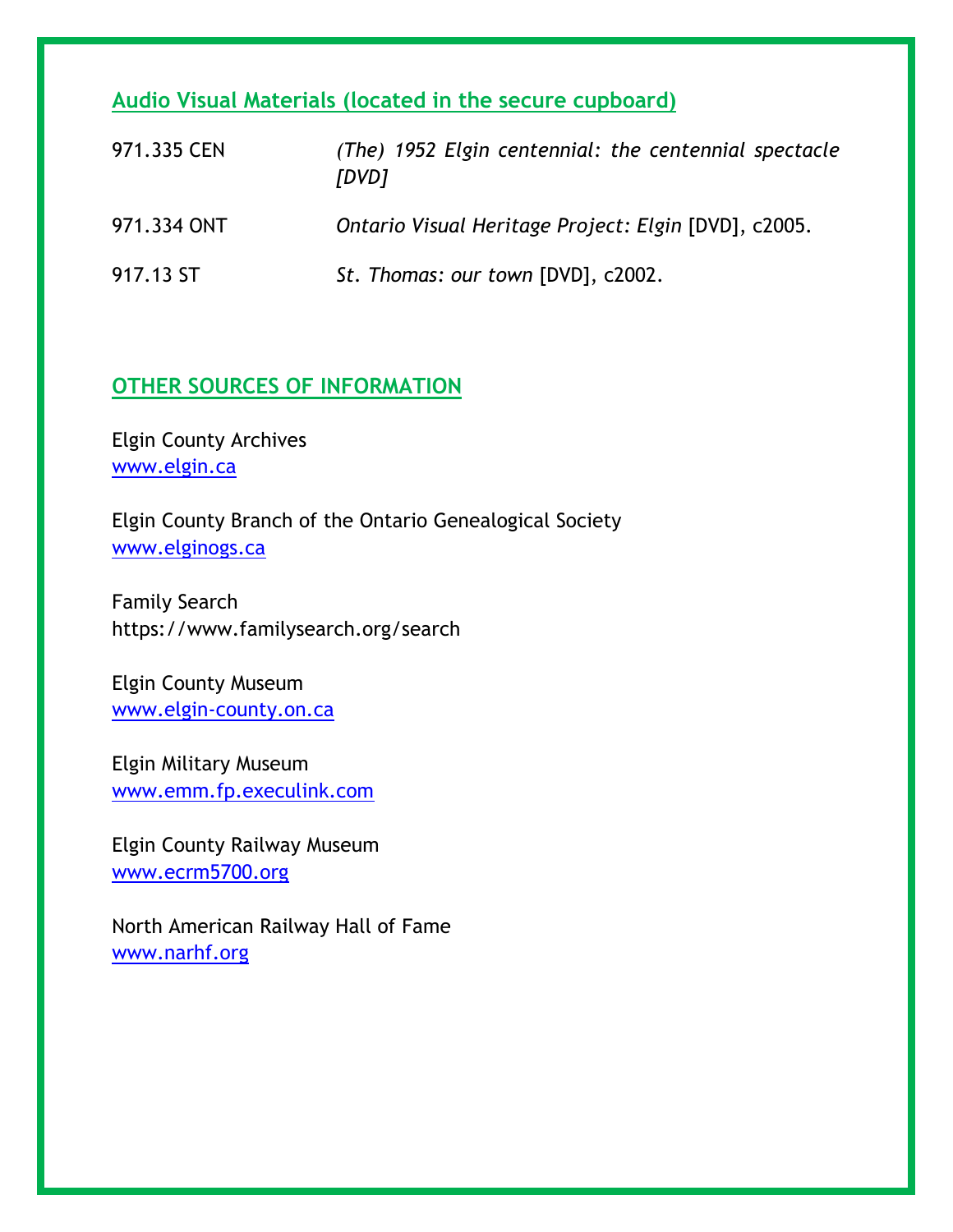## **A Guide to Using**

Ancestry is the world's renowned and most comprehensive genealogy website. Members of the St. Thomas Public Library can access many of the services Ancestry has to offer via our *Ancestry Library Edition* subscription. You can forward the information that you find to your email via the *Discovery* portal.

*Ancestry Library Edition* is a user-friendly website: visit [www.ancestrylibrary.com.](http://www.ancestrylibrary.com/) All the records can be accessed through subdivisions: Census, Births, Marriages and Deaths, Military etc. Within these subdivisions, you can search in specific record collections, or conduct a general search for your ancestor. If you are not sure which type of record you want, you can conduct a general search of the entire website. You also have the option to perform "exact" searches or "soundex" searches. Exact searches will return only records of individuals with the name you have typed in which are spelled exactly the same. Soundex searches will allow you to view records that are similar in spelling, but less exact. Both searches are useful for different types of research.

#### **NOT ONLY DOES** *ANCESTRY LIBRARY EDITION* **ALLOW YOU TO VIEW THE INFORMATION; YOU CAN ACTUALLY SEE THE RECORDS.**

Seeing images of the actual records where the information has been retrieved from is one of the great benefits of *Ancestry Library Edition*. Transcriptions from older documents can be inaccurate and vague. Viewing the originals

allows you to judge for yourself, for example, how a name is spelled or the date of the event. The information from records on *Ancestry* often provides you with more information than the transcription does, so it is important to look at these images. *Ancestry Library* images are viewable on an enhanced image viewer which allows you to zoom in and out, print and save the image, and to scroll through the adjacent pages of the record.

|                                  | استكاد منل<br>The first service of          |                                      | <b>Light</b>                 |                       |                    |
|----------------------------------|---------------------------------------------|--------------------------------------|------------------------------|-----------------------|--------------------|
| dista Afree                      | Boards For                                  |                                      |                              |                       |                    |
| distant.                         | that has                                    |                                      | Barbarath                    |                       |                    |
|                                  | <b>Bally Ave</b>                            |                                      |                              |                       |                    |
|                                  |                                             | More of all                          |                              |                       |                    |
| All-Advance USES<br>material and | As Most West<br><b>California Committee</b> | <b>Max Willis</b>                    | a irsi<br>stations and the C | d. Mind<br>3.00-      |                    |
|                                  | Planners Gloridan                           |                                      |                              |                       |                    |
| Luisgian                         |                                             |                                      | Arrest Grida                 | <b>Brault William</b> |                    |
|                                  |                                             |                                      |                              |                       |                    |
| $-1.04$                          | .                                           |                                      |                              | <b>THE LAST</b>       |                    |
| today, 178,618                   | nas Pétra                                   | 4.5.591                              | abilitiras (PH)              | 10 Adves 1994         | <b>Edilman 199</b> |
| 2. Sales                         |                                             |                                      | - -                          | <b>CARLOS</b>         |                    |
|                                  |                                             |                                      |                              |                       |                    |
|                                  |                                             |                                      | معاطف                        |                       | $10 - 10$          |
| ku dri Mom                       |                                             | has been that in the window that the | Americal College             | Blacker               |                    |
| <b>Britain Issue</b>             | <b>Street Hill !!</b>                       |                                      |                              | Autre Rond            |                    |
| and the con-                     | to an Aug Ark of Aug                        |                                      |                              | Court Marie .         |                    |
| <b>Behaving</b>                  | فكادت                                       |                                      |                              |                       |                    |
| <b>PERMIT</b>                    |                                             |                                      |                              | College Web           | <b>John Mark</b>   |
| <b>Place The</b>                 |                                             |                                      |                              |                       |                    |
| Annie Strate                     |                                             |                                      |                              |                       |                    |
|                                  |                                             |                                      |                              |                       |                    |
|                                  |                                             |                                      |                              |                       |                    |
|                                  |                                             |                                      |                              |                       |                    |
|                                  |                                             |                                      |                              |                       |                    |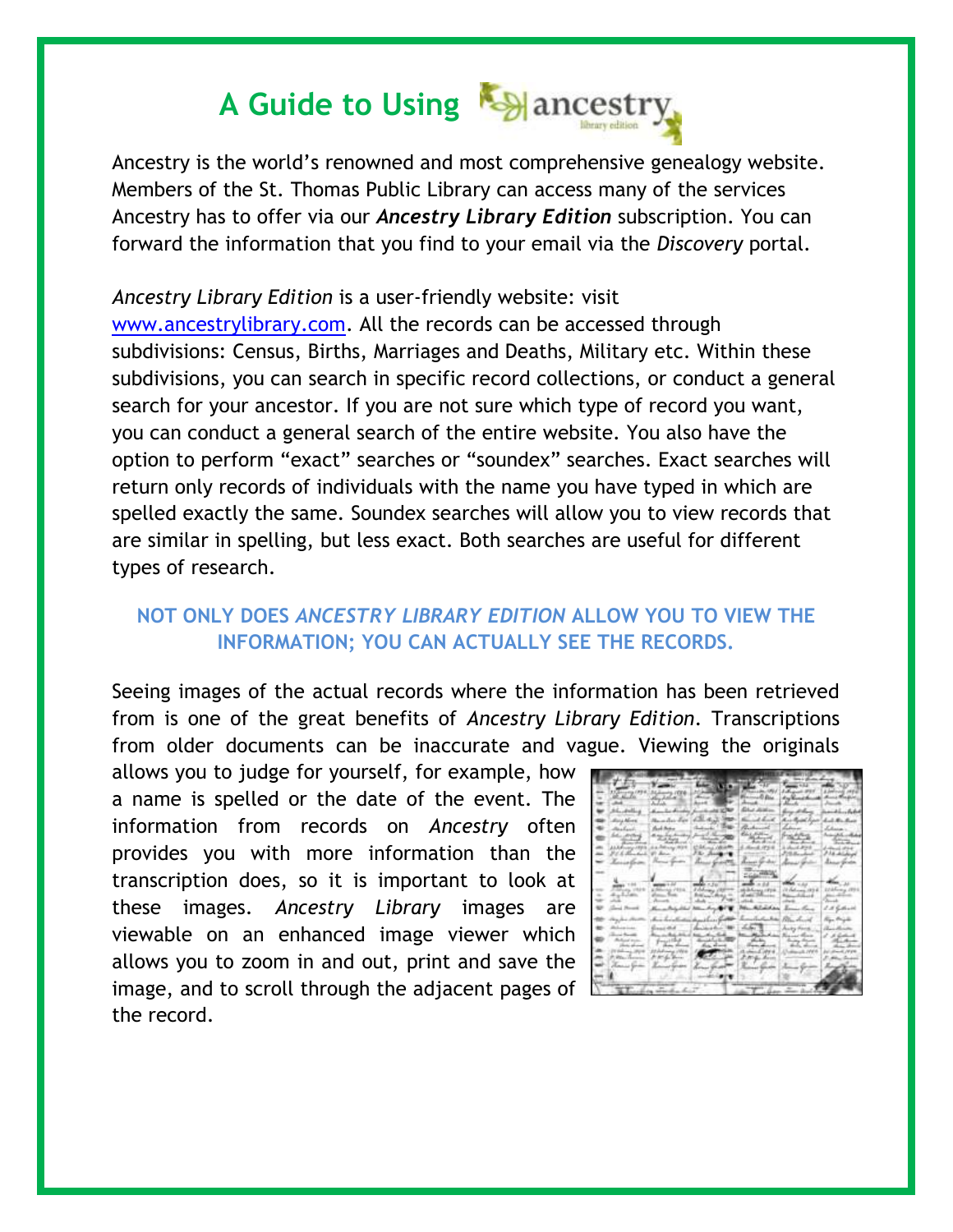#### **Content in Ancestry Library**

*Ancestry Library* has a number of databases which are of great assistance to the Canadian genealogist. These include:

- Complete Canadian Censuses from 1825 to 1921
- Ontario Birth Records from 1858-1913
- Ontario Marriage Records from 1826-1936
- Ontario Death Records from 1869-1946
- Canadian Military Collection
- Canadian Passenger Lists, 1865-1935

In addition to the many Canadian databases available, *Ancestry Library* provides the resources to research your international ancestors as well. Databases include:

- U.S. Census Collection, 1790-1940
- U.K. Census Collection, 1841-1911
- U.K. Parish Registers
- U.K. Birth, Marriage and Death Records (BMD) or Vital Statistics

In addition, there are dozens of other databases focused on census records, BMD (birth, marriage, and death) records, immigration records, military records and town directories. New databases and updates are constantly being added. All of this is available to you via the computers at the St. Thomas Public Library free of charge.

#### **OTHER ANCESTRY DATABASES**

Two features of the regular Ancestry website are the Ancestry Message Board and the Ancestry World Tree. Users at the library are able to access and search both of these databases. However, users are not able to post messages on the board or upload their family trees. You will require an individual Ancestry subscription to perform either of these tasks.

#### **TIPS AND TRICKS FOR USING ANCESTRY LIBRARY**

#### *Truncation and Wildcard Characters*

There are characters you can use to assist with your search. For instance, using the asterisk (\*) when searching for someone named Will or William by typing Will\* yields results for both names. A '?' can be used to replace a single character. For instance, typing in 'eli?abeth' will find matches for both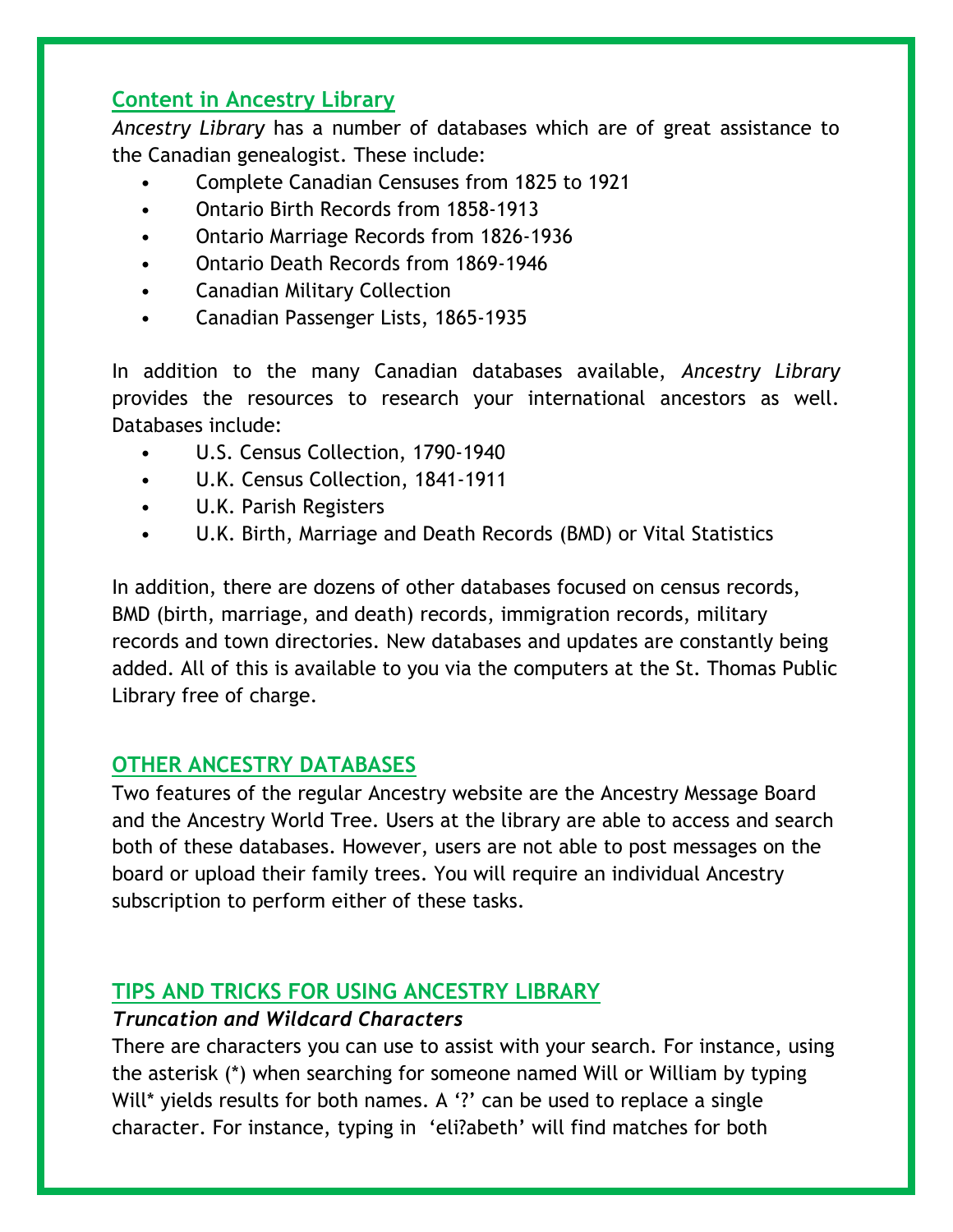Elizabeth and Elisabeth. Exact phrases can be searched by putting quotation marks ("") around the phrase.

#### *Be General*

In many instances, it is best to conduct a general search rather than an exact one. When you search generally, you may discover your relatives in an unexpected database. It also produces results in the case that your information is faulty. You may be limiting yourself to a certain year without realizing that the year is incorrect. It is remarkable the information that you can discover by being using a general search.

#### *Searching in Specific Databases*

General searches are useful when you are unsure about what you are looking for. However, if you need a certain fact, search within a specific database. For instance, if the aim of your search is to find the birth record of your grandmother in Ontario, census returns are unnecessary in your search results. A search within the specific database, Ontario Births 1869-1911 will be much more focused and relevant to your research.

## **A GUIDE TO USING THE CITY DIRECTORIES**

#### **WHAT ARE THE CITY DIRECTORIES AND HOW CAN THEY HELP YOU?**

One of the pleasures of family history is to recreate the life of your ancestor. They were not merely individuals with birth and death dates, but people who had homes, jobs, families, and pastimes. City directories can personify an individual by providing you with the address, and sometimes occupation of your ancestor.

City directories were the pre-cursor to the telephone book. The first directory appeared in Canada in 1790. They had numerous uses. They allowed members of the community to know where others lived if they needed to contact them. City directories were particularly useful for businesses, as readers could find the service that they needed and the person who provided it. The quantity of advertisements is testament to the power of the directory as marketing tool.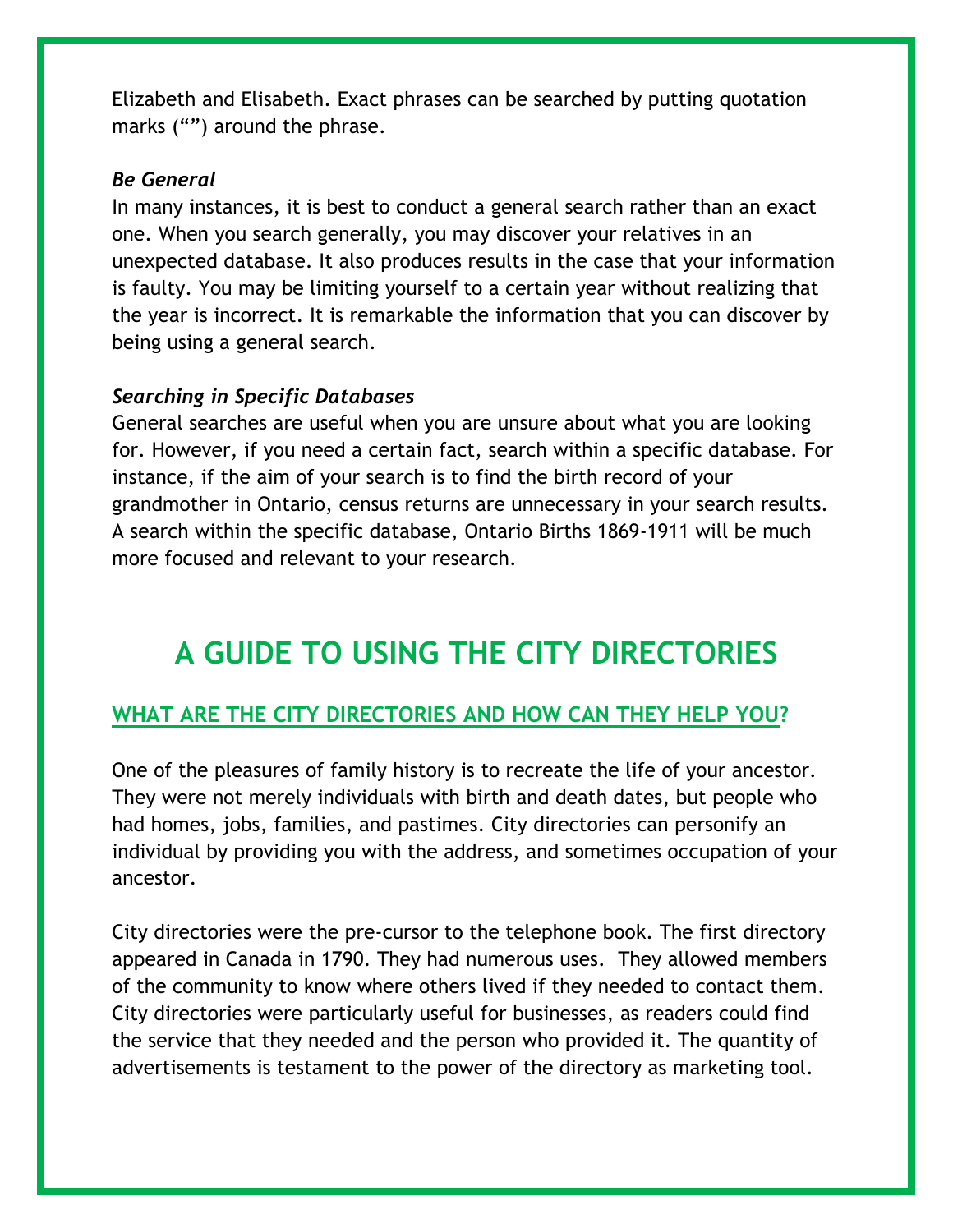Most of the St. Thomas directories were published by Henry Vernon of Hamilton. They began in the 1860s and continue up to present day. Directories became increasingly obsolete with the publication of the telephone book. Few publishers of city directories remain today; Vernon's is one of them.



#### **Explore the city that your Grandparents knew.**

#### **HAVE YOU EVER WONDERED WHERE YOUR ANCESTORS LIVED AND WORKED? DISCOVERING THIS INFORMATION IS SIMPLE.**

Census records, vital statistics, and cemetery records are the first sources a genealogist researches. But there are many other resources that may not be considered. City directories are one such source. The George Thorman Room holds a collection of city directories for St. Thomas throughout the years of the community's existence.

Family historians often like to visit the home towns where their ancestors lived to see the houses and neighborhoods where they resided. Without an address, this is an impossible task. City directories provide you with the past addresses of your relatives, making the task of finding their former residences simple.

The directory provides a list of streets with each house number and the name of family living there or the business that operated there. The next index is an alphabetical listing of all the residents of the community and their addresses. Finally, the directory contains a list of businesses and services and the name of the individuals providing them. While the genealogist will find the listing of individuals by name far easier to navigate, residents of St. Thomas may wish to see who was living at their address in the past.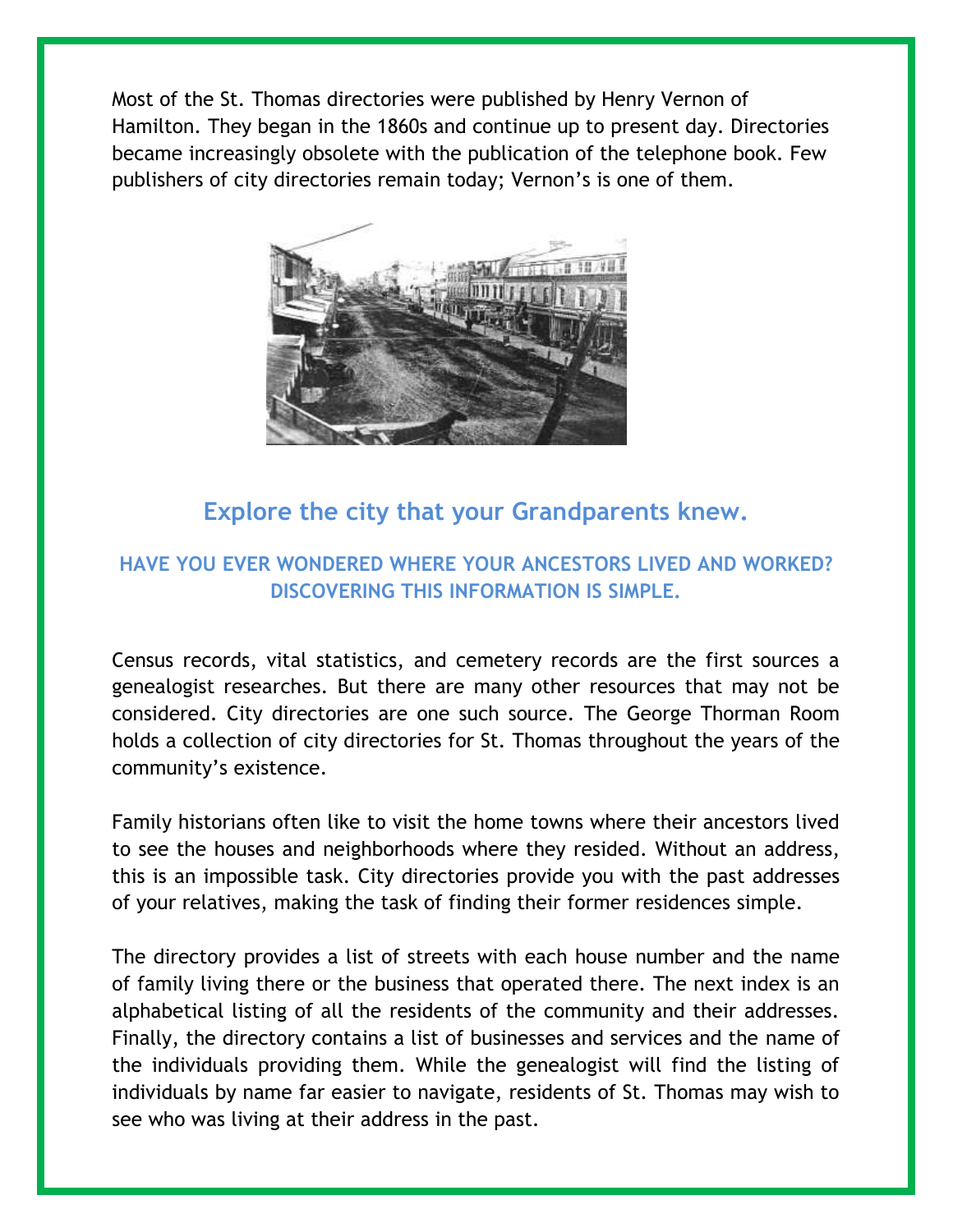**What city directories does the library have in its collection?**

The George Thorman Room at the library contains St. Thomas City Directories for the following years: **Microfilm Book Form** 1879 1865-1866 1884-1886 1890-1899 1901-1985 1981-2010 Kept in the secure cupboard.

There is also a copy of the *1851 Ontario Directory and Armstrong's 1872 Directory for Elgin County*. Vernon city directories for the years, 1916, 1917, 1919, and 1922 are available on-line at:

<https://sites.google.com/site/onlinedirectorysite/Home/can/on/elgin>

#### **What formats are the directories in?**

The earlier St. Thomas directories are all available for viewing on microfilm. The more recent directories are in book form. Please consult the information staff about accessing these copies.

#### **Can I make a copy of a page from the city directories?**

Yes. Copies are available to be made for 35 cents a page from the microfilm and 25 cents a page from the books.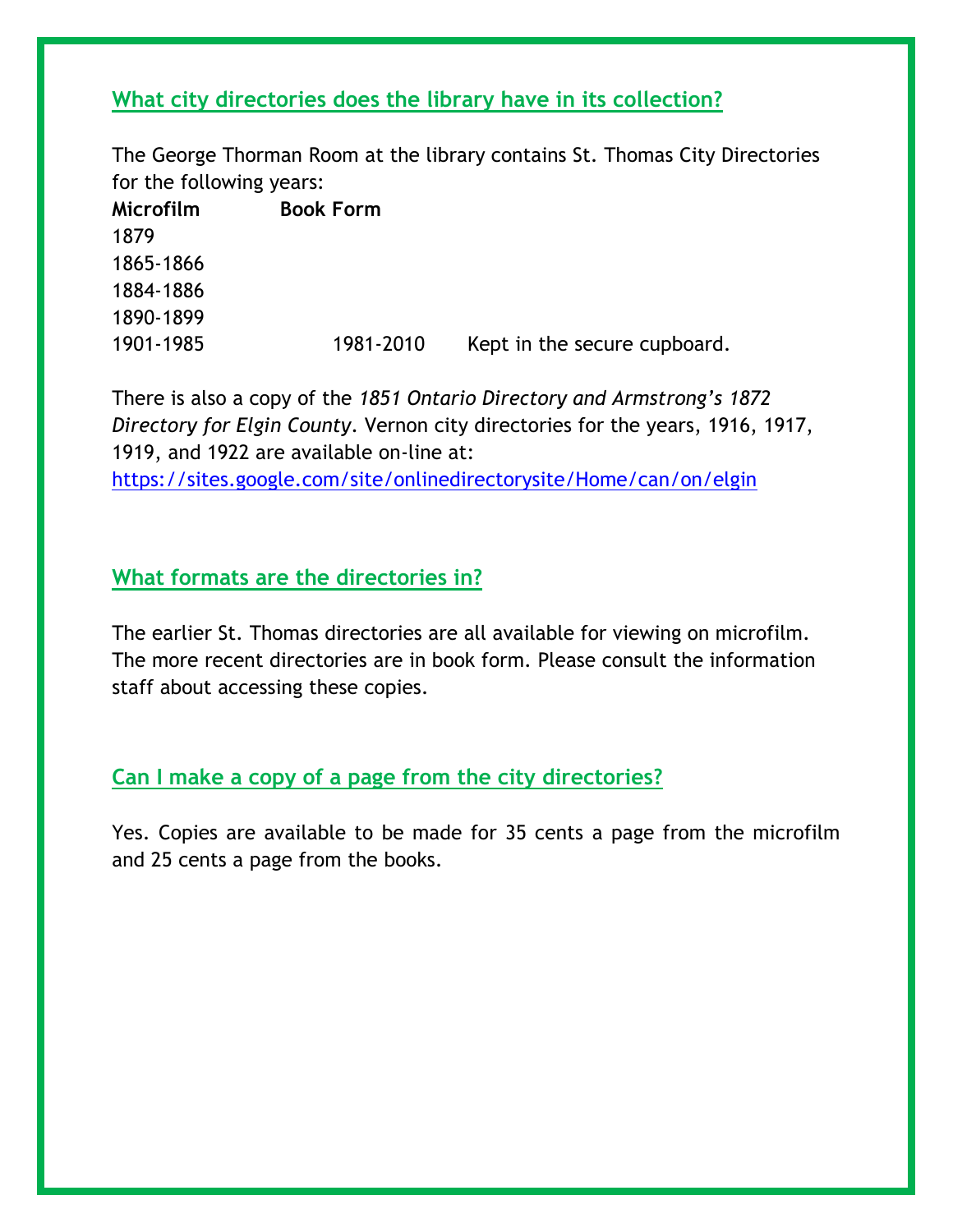## **A GUIDE to the SURNAME INDEX**

#### **WHAT IS THE SURNAME INDEX AND HOW CAN IT HELP YOU?**

The surname index is a card file of family names which have been found in various sources. It allows you to search a variety of collections at one time which on their own may not have indexes. The George Thorman Room has three cabinets filled with cards indexed alphabetically by surname. Some cards have a copy of the newspaper article attached for easy access and some have the entire record transcribed. You will sometimes need to use the citation from the index card to find the information; however, the cards are clearly labeled with the source and where within the source you can find your record.

The surname index is most useful in discovering information about events and ancestors you may not have thought existed. An obituary in a newspaper or a birth record is easy to find if you have the dates. But what about the many times your ancestors appear in a source and the reference is not attached to a vital date? This is where the surname index is most valuable. Here, you can discover if your relative is mentioned in a newspaper or in one of our local history books. These references can reveal things about your ancestor you may have never known.



#### **FINDING YOUR RELATIVES DOESN'T HAVE TO BE OVERWHELMING.**

The Surname Index (card file) should be the first stop for anyone conducting research in the George Thorman Room. Among the most commonly used pieces of equipment here are the microfilm readers, which can be used to access information in newspapers and of other sources. If the idea of searching through reels of microfilm to find just one name is daunting, use the surname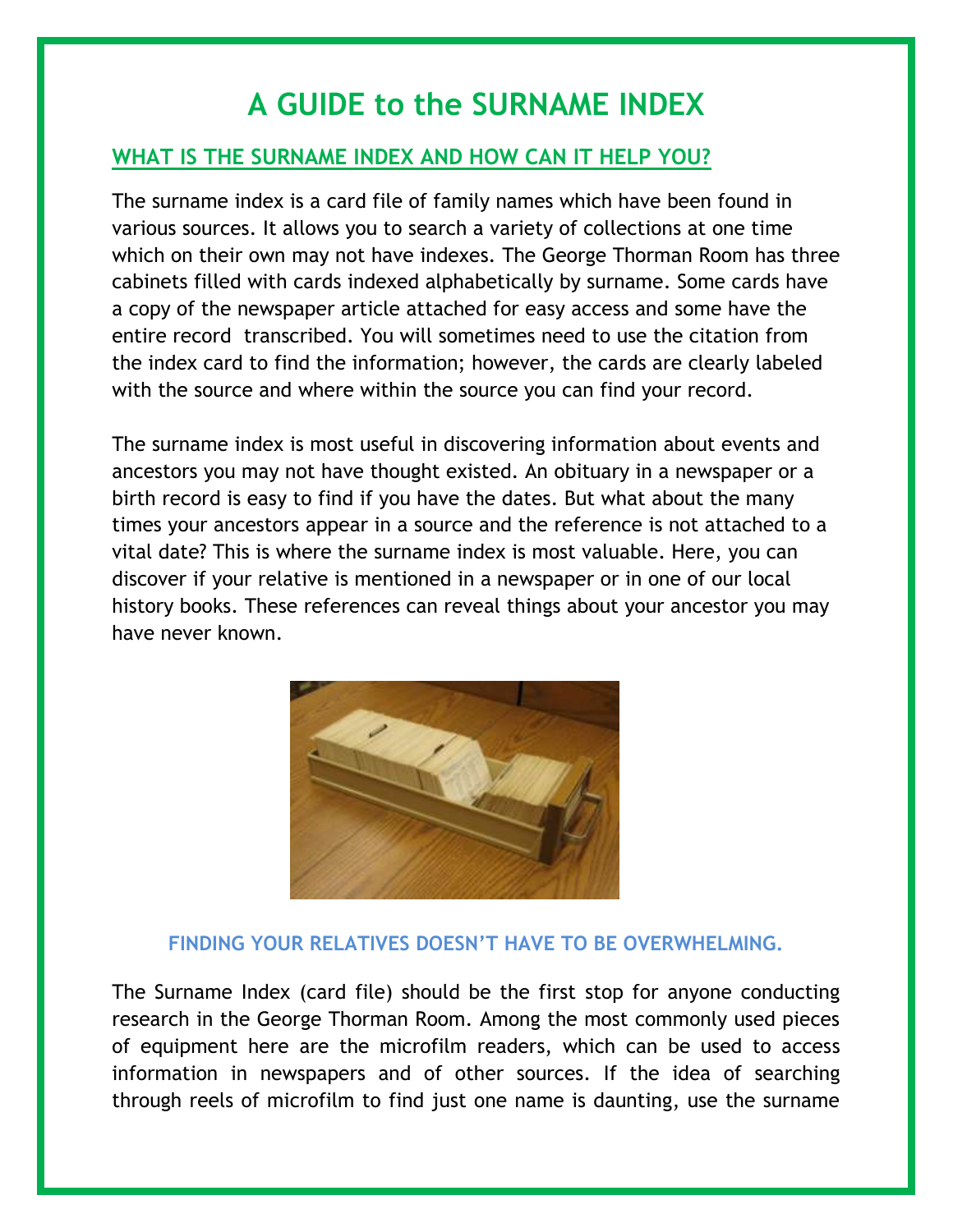index cards to find your ancestors and which issue of the newspaper or other resource they appear in.

Volunteers have devoted their time to transcribing collections of newspapers, books, and records and indexing the names they discover. That means, each time a person appears in the source, a transcriber records the name, a description of the record, and the record's location on a card. By looking through the alphabetized card index, you can easily find out where your relative appears. Many users have the vital dates and are able to find newspaper articles and databases easily which record births, marriages, and deaths. But they miss other occasions on which those individuals have appeared in newspapers or books. You might be surprised at what your ancestors were up to, and what deeds put them into the public eye!

#### **What sources are covered by the surname index?**

The surname index includes names collected from newspaper articles, books of birth, marriage, and death records, and books in our collection pertaining to St. Thomas and Elgin County. Particularly with newspapers, the index is incomplete. However, it still remains the place where one should go first if looking for one's ancestors in our microfilm newspaper collection.

#### **Do you have indexes for subjects or events instead of surnames?**

Yes. We have a subject index which provides access to information by specific events, topics, and themes. This can be especially helpful for non-genealogical research, but may be useful for family history purposes as well.

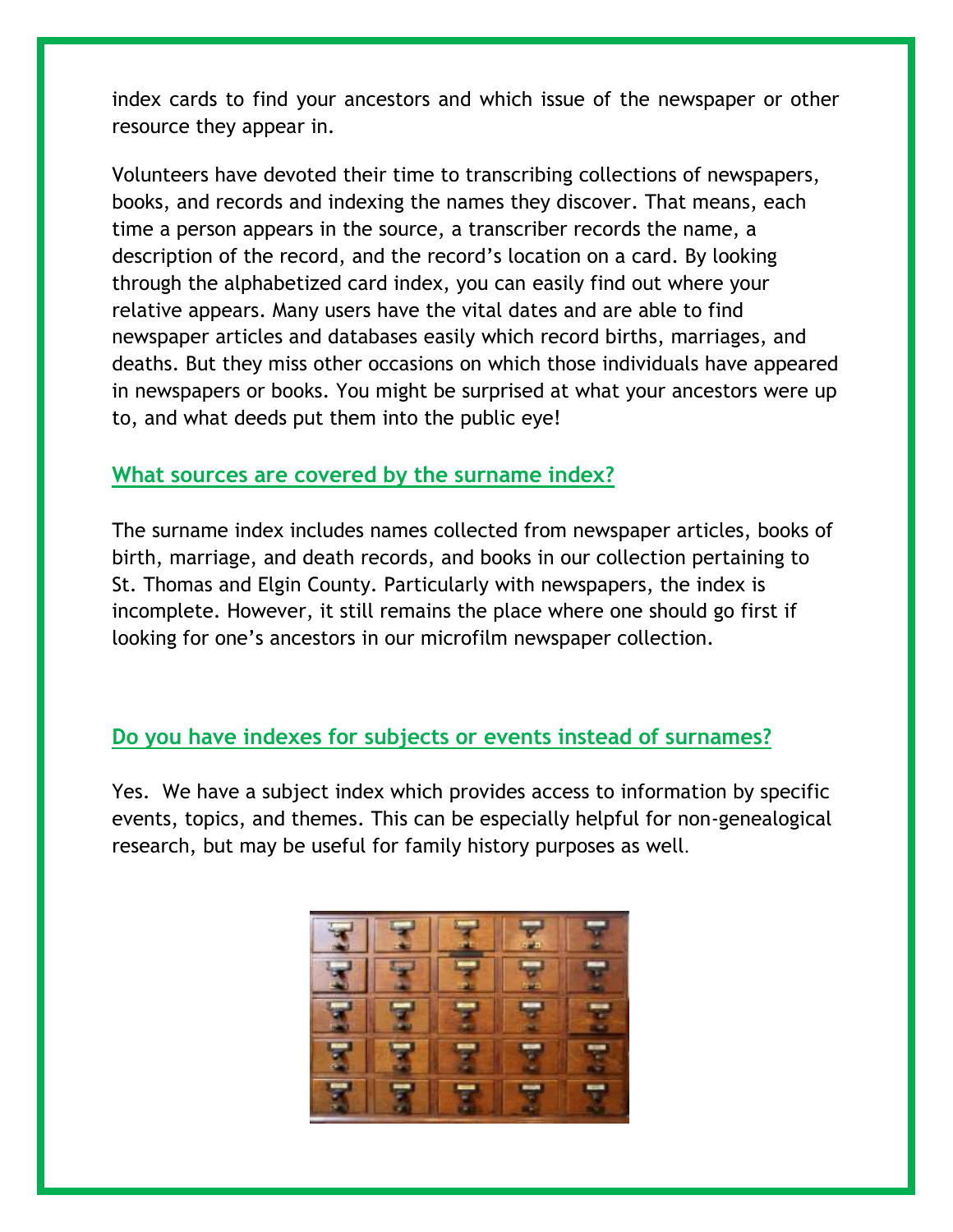## **A Guide to Using the Cemetery Indexes**

#### **What are Cemetery indexes and how can they help you?**

Cemeteries are a great source of information for genealogists, and often one of the primary destinations for the family historian. But with numerous cemeteries in any given region, and hundreds, even thousands of tombstones in each one, finding that one gravesite can be daunting. However, many local historians and genealogists have transcribed the



headstones for the cemeteries in their area. This was conducted in Elgin County in the 1980s by the Ontario Genealogical Society. As a result, more recent deaths may not appear in the indexes; however, this information is often readily available in newspapers or from living family members.

The indexes include the location of the headstone (providing a number that corresponds to a section and row), a physical description of the stone, the names of those buried there, the dates, and any inscription which on the stone. In instances where a person has been buried without a marker, the records at the cemetery can provide the date and location of interment.

#### **Cemetery records make finding your ancestors' final resting place easy. Cemetery records enable you to discover important information about the relatives that you are researching.**

When looking for exact dates, cemetery records are a definitive source. These will often provide birth and death dates that are not found in the census records and are more exact than internet family histories. Many people wish to visit the cemetery where their relatives are buried. Before traveling to a cemetery, one should check the indexes. These will provide you with the information on the headstone and the location of the stone within the

Cemetery indexes are available on the Elgin OGS website. Each surname listing provides the lot number of its corresponding headstone. Complete information

cemetery. This will prevent you from "looking for a needle in a haystack."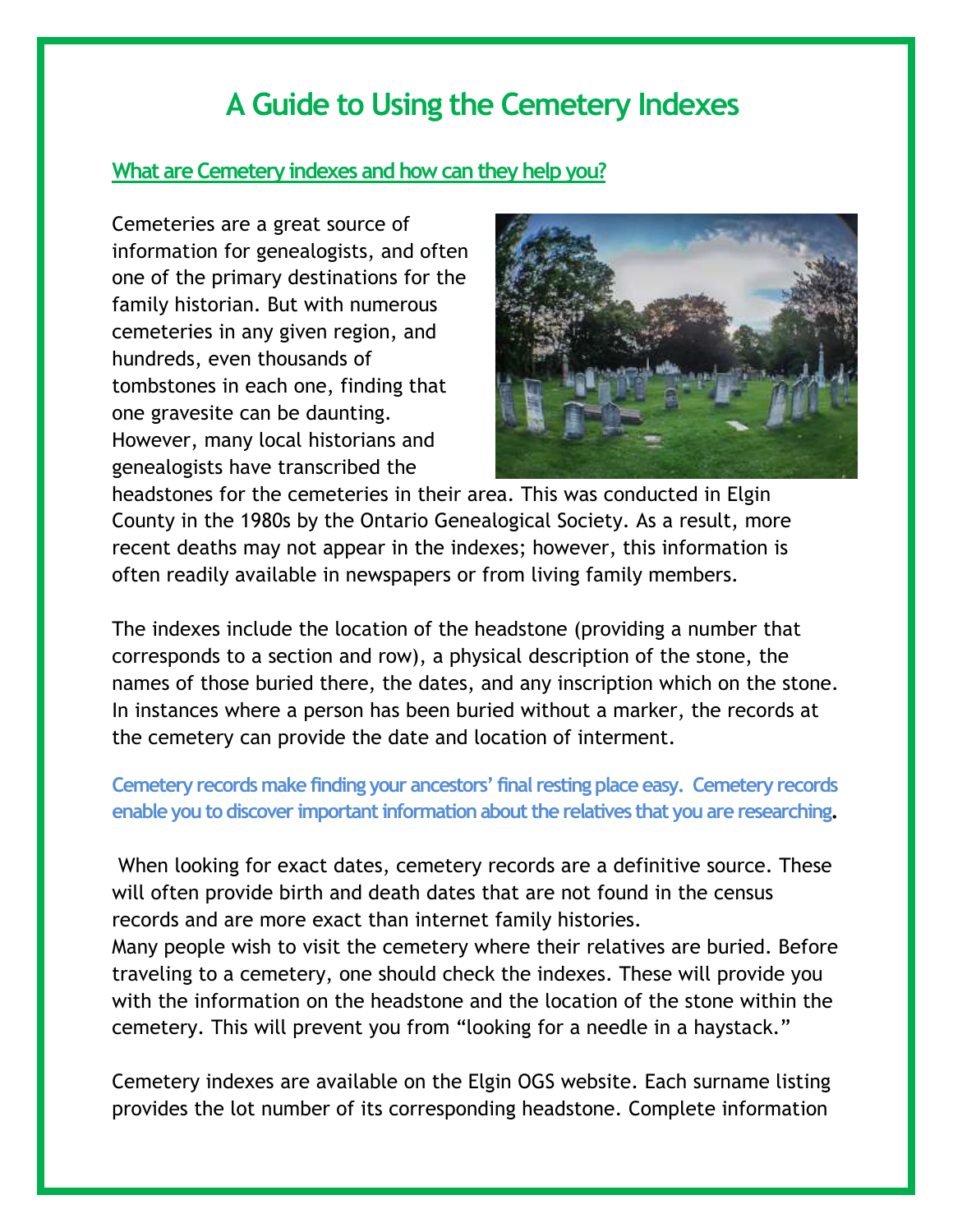about your ancestor's headstone is listed. Some indexes for larger cemeteries, such as the St. Thomas Cemetery, are divided to correspond to the sections of the cemetery. Many cemeteries have a website. If you know the cemetery that you need to search, the website will provide you with the same information as the OGS website and often a map of the cemetery is available.

Knowing the section and number of the headstone will assist you in locating the plot when you visit the cemetery. If you are unable to visit the cemetery, the records will provide you with all the relevant information about a headstone, making a visit unnecessary.

#### **How do I access the indexes in the George Thorman Room?**

The cemetery indexes are available on-line at Elgin OGS website at www.elginogs.ca. The cemeteries are arranged alphabetically within each township and in St. Thomas. Once you have located the cemetery that you wish to search use the find in page browser command (Ctrl F) to highlight instances in the document where the surname occurs. Each entry contains a description and a transcription of the marker. This information is valuable in confirming the dates of birth and death and kinship. The location of the cemetery is also listed.

#### **What if I don't know what cemetery my relatives are buried in? How will I be able to use the indexes?**

Using the indexes does require you to have some idea of where your relatives are buried. However, if you don't, you can browse each cemetery on the Elgin OGS website at www.elginogs.ca until you locate your ancestors. There you can learn in which cemetery in Elgin County your relatives can be found in.

At this point, cremation records are not available on-line for Canada. Typically, the obituary will state if cremation has taken place. Other countries such as the U.K. have on-line cremation records.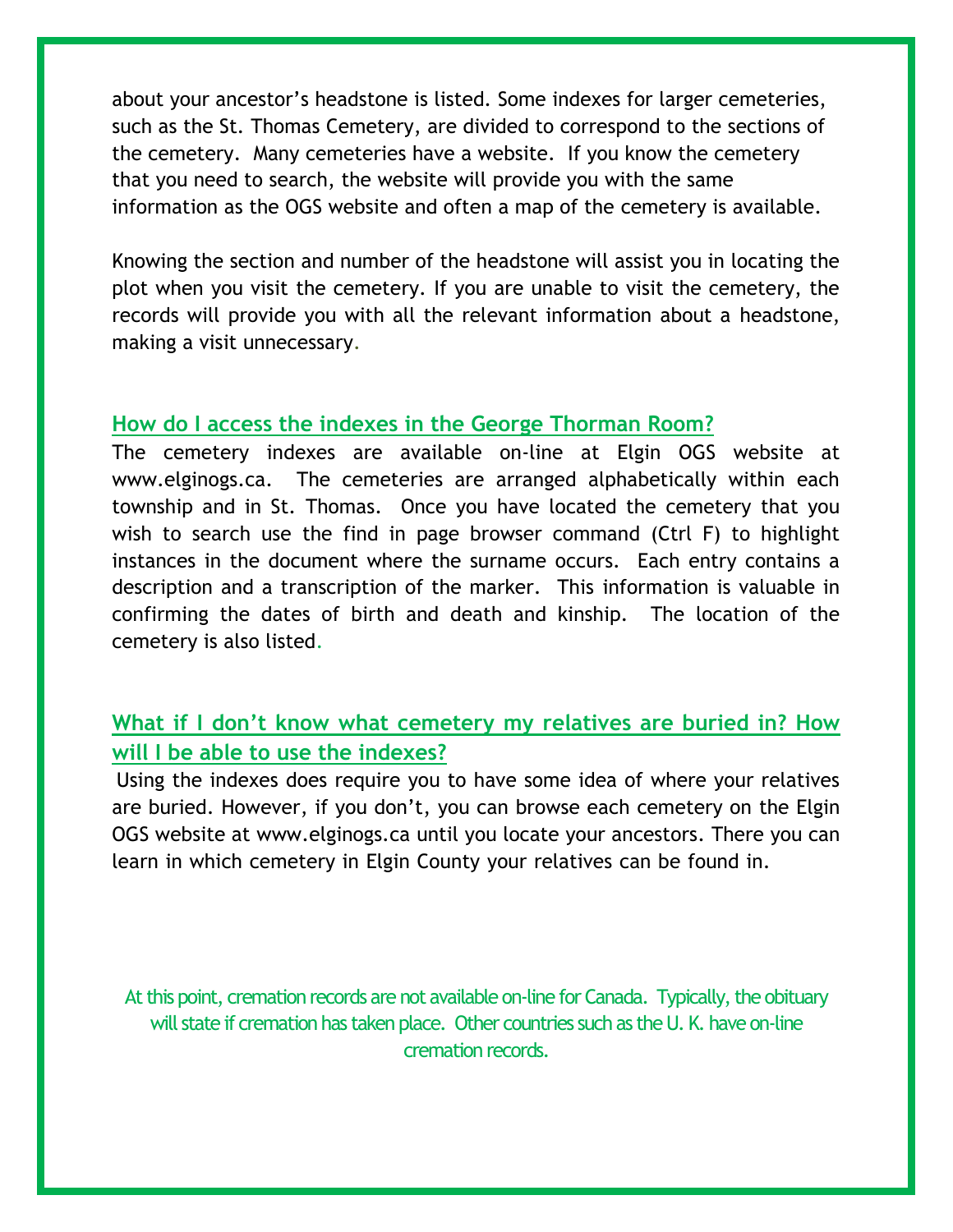## **A Guide to Using Vital Statistics**

#### **What are Vital Statistics and how can they help you?**

For many genealogists, the starting point in their research is the collation of birth, marriage, and death dates (BMD). Vital statistics are the most reliable source for these facts and they often provide details beyond mere dates. In 1869, the provincial government mandated that births, marriages, and deaths must be registered. Prior to this, vital statistics are more difficult to discover as they remain scattered in the records of separate churches, cemeteries, and other locations.

To ensure privacy, the government requires records be sealed until a certain date. As years pass, records are unsealed and access to this information is available to the public.



#### **VITAL RECORDS ARE CRUCIAL FOR ANYONE RESEARCHING THEIR FAMILY TREE**

Of all the resources at the disposal of the genealogist, vital statistics are probably the most useful. They provide the important dates you are looking for and other important details that differ depending on whether you're researching births, marriages or deaths.

Vital statistics for Ontario are available through the Ontario Archives. These records are on microfilm and can be ordered into the St. Thomas Public Library for use. Currently the Archives has birth registrations from 1869 – 1917, marriage registrations from 1780 – 1932, and death registrations from 1869 – 1942.

> **The most efficient way obtain this information is to use the Ancestry Library website at St. Thomas Public Library!**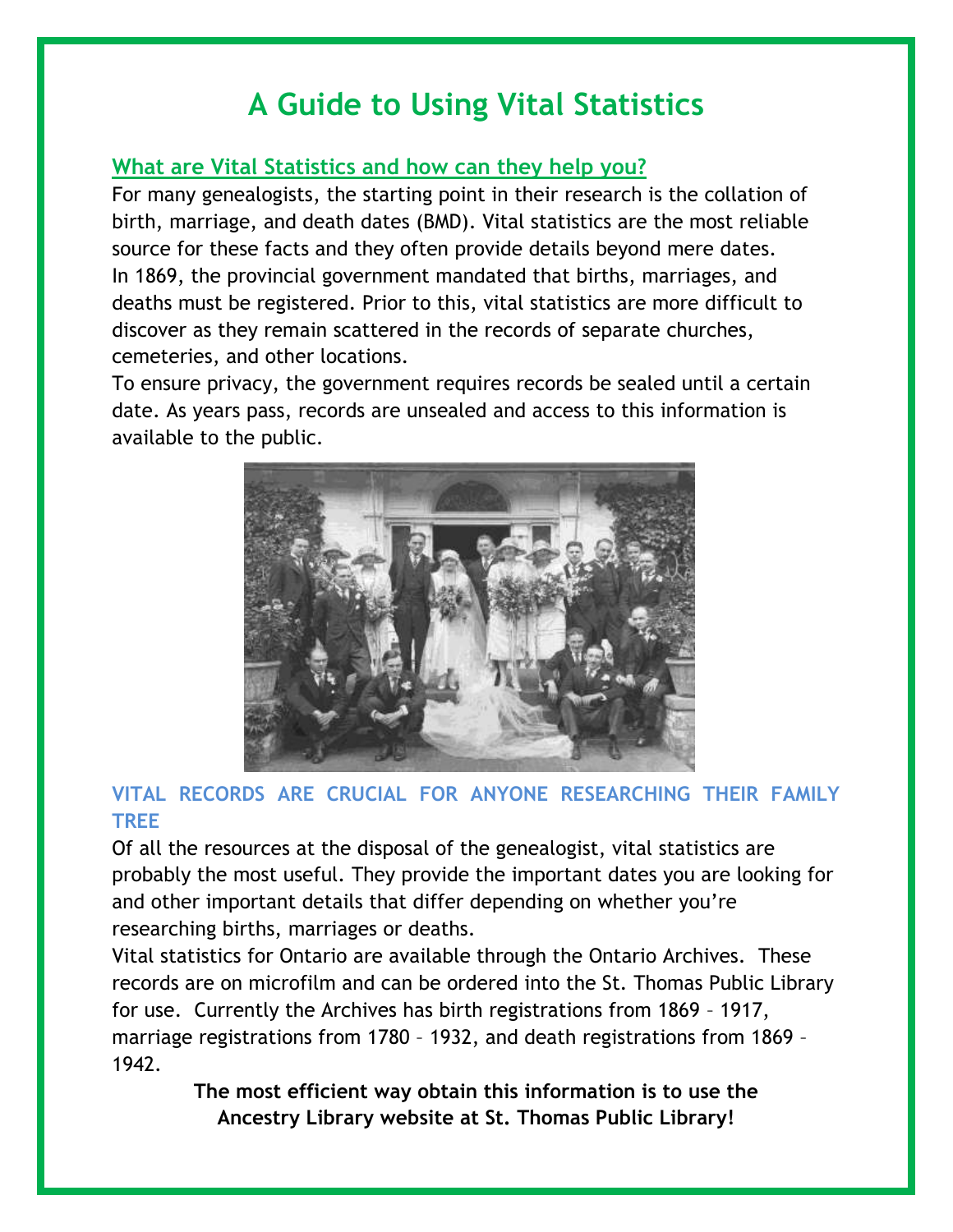#### **What kind of information is found in birth, marriage and death records?**

The information available on these records varies by year. Typically, later records have more information than earlier ones. Generally, this information is found in the records:

- **Births:** Name, Birth Date, Names of Parents, Occupation of Father, Name of Informant, Registration Date, Name of Registrar
- **Marriages:** Names, Ages, Residences, Religions, Places of Birth and Parents of the Bride and Groom, Occupation of the Groom, Date and Place of Marriage, Names and Residences of Witnesses, Name of the Individual who Married the couple and whether the marriage was by license or banns
- **Deaths**: Name, Date of Death, Age, Occupation, Place of Death, Physician in attendance, Cause of Death, Religion, (later records add birth date and the names of parents)

## **A Guide to Researching the History of Your Home**

When one purchases an older home, there is curiosity about its history. When was it built? Who has lived here and what were their lives like? What is the architectural style? The following guide will help you to research some of these aspects.

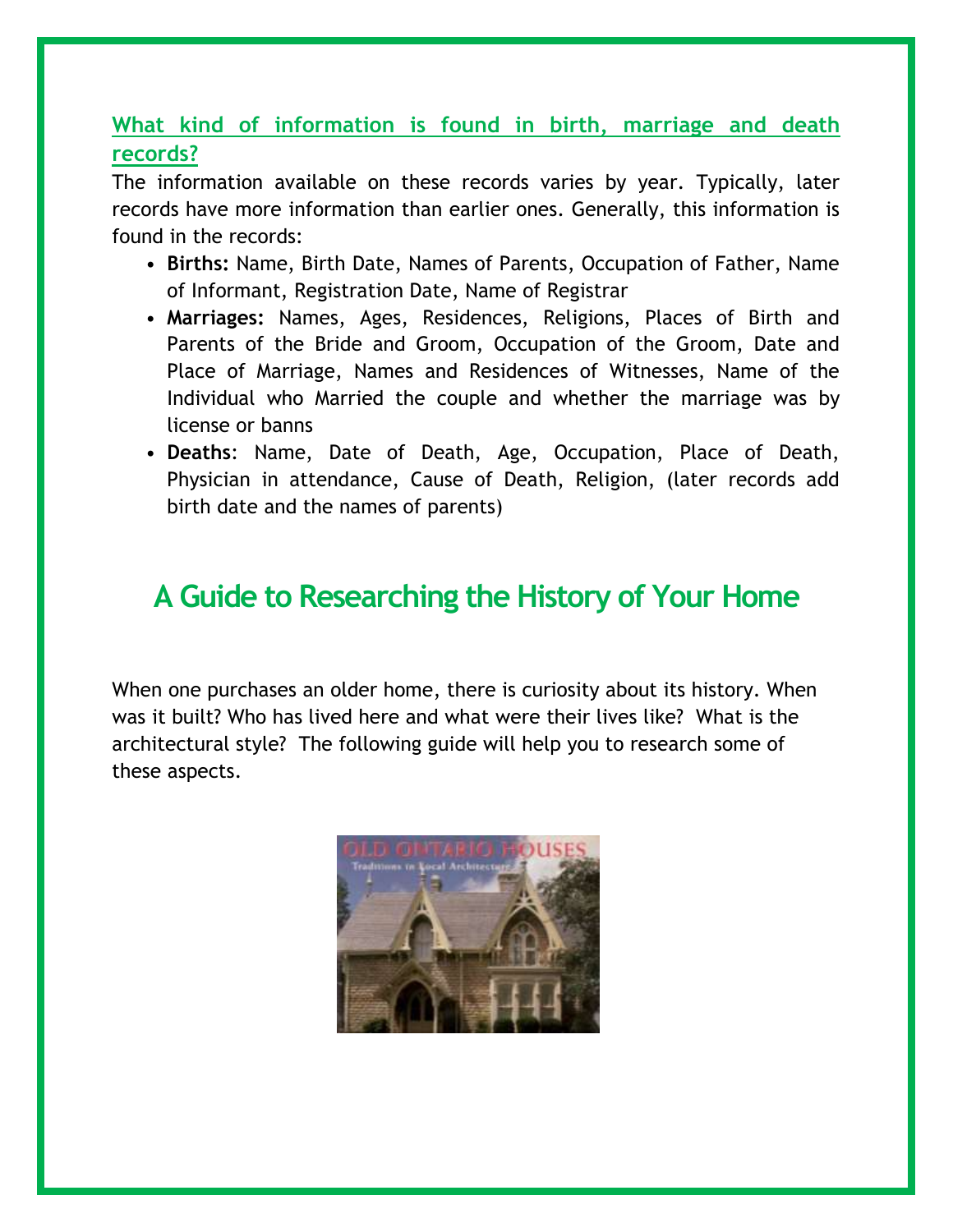#### **Possible Sources of Information**

- **1.** Examine the **style** of your home. Books on architecture available at the library will describe the styles and illustrate the details of certain periods. These will enable you to determine the approximate age of your home.
- 2. Talk to the previous **owners** and / or long term **neighbors.**
- 3. Check the library for miscellaneous **articles** and **photographs**. Photographs of individual buildings or streetscapes record changes over time. The library has *St. Thomas and its Men of Affairs* (1914); a book which includes photos of homes in the old core (west-end) of the city.
- 4. Visit the **Land Registry Office (Land Registry Office, 1010 Talbot St., and Unit 36, 519-631-3015. Fee required).** This is your best site for "one-stop" research. Documents concerning the ownership of land such as deeds and mortgages can be found here and are filed under the property address.
- **5.** View **Building Permits.** These records are held by each township or municipality and contain information about permits granted for the construction of a building or additions and alterations. Building permits for the City of St. Thomas can be found at City Hall **(City Hall, Environmental Services, 545 Talbot St., St. Thomas, N5P 2T4, 519-631-1680. Requests may be left with the staff).**
- 6. Consult the **City Directories.** City Directories are published annually or bi-annually and provide listings of streets and their corresponding residents. The **St. Thomas City Directories** are available on microfilm and in book format in the George Thorman Room at the St. Thomas Public Library.
- 7. Check **Maps and Atlases.** Early Tremaine maps and historical atlases often indicate lot or farm holders. These can be found in the George Thorman Room at the St. Thomas Public Library.
- 8. **Fire Insurance Maps** were used by the insurance companies to determine rates. They provide detailed information about every building within the surveyed areas and are used to discern changes and additions to structures. Environmentalists use them to determine the previous usage of a site. **Fire Insurance Maps** were not issued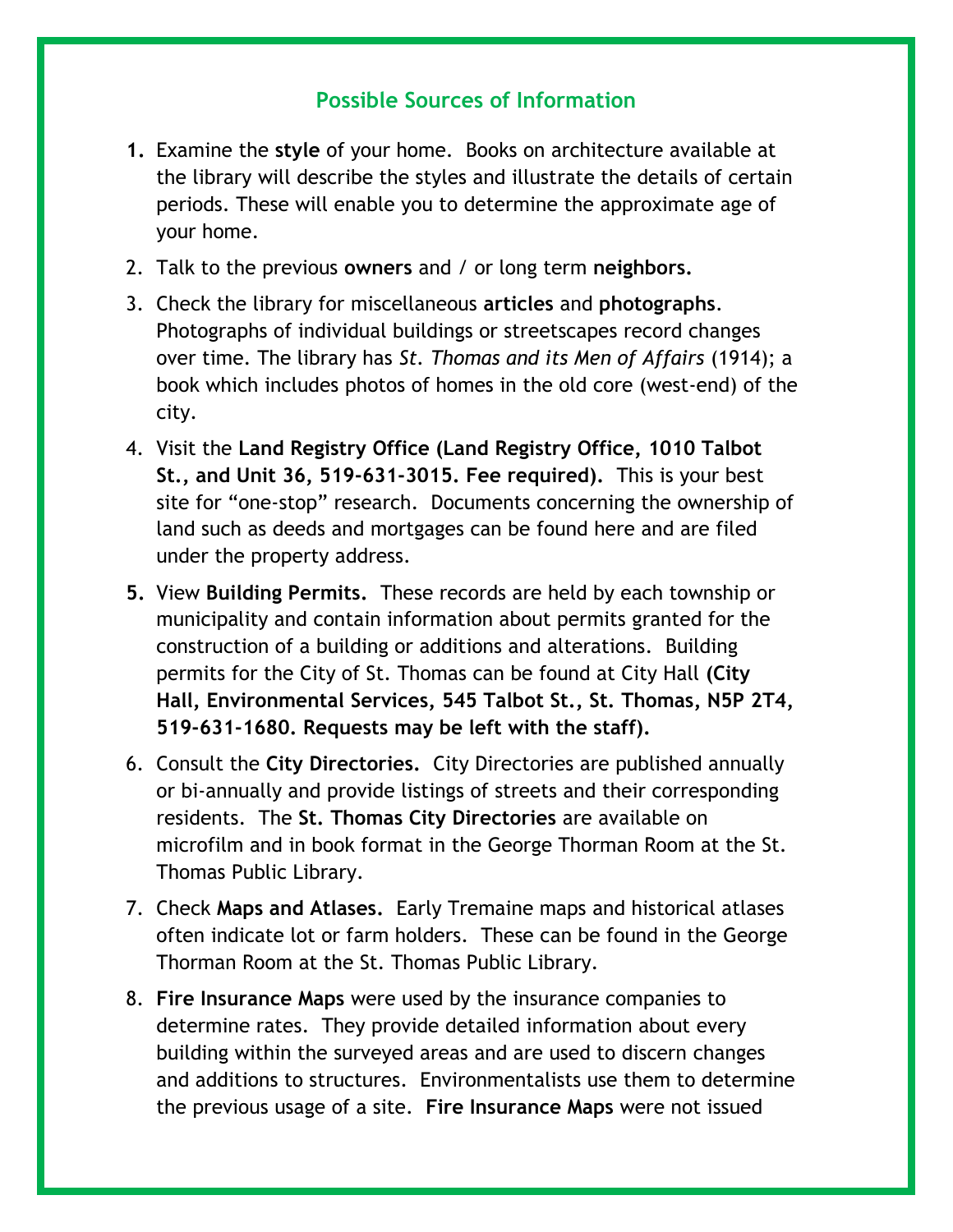regularly. The **St. Thomas Fire Insurance Maps** for 1882-1889, 1890- 1903, 1906-1913, 1922-1929 and 1943 can be viewed on microfilm at the Elgin Archives **(Elgin Archives, 450 Sunset Drive, 450 Sunset Drive, St. Thomas, N5R 5V1.)**

- 9. **Census Records** are available on the internet and through Ancestry Library edition. The earliest census taken in this area was in 1842. The next enumeration was in 1851 and was conducted every ten years after.
- 10.**Church Records** include births, marriages, and death records. A limited selection is housed in the George Thorman Room.
- 11.The **St. Thomas Municipal Heritage Committee (City Hall, 545 Talbot St., St. Thomas, N5P 3V7, 519-631-1680)** may have done research on your home if it qualifies for heritage designation. They have appraised many homes in the Courthouse and Old English Church area of the city.

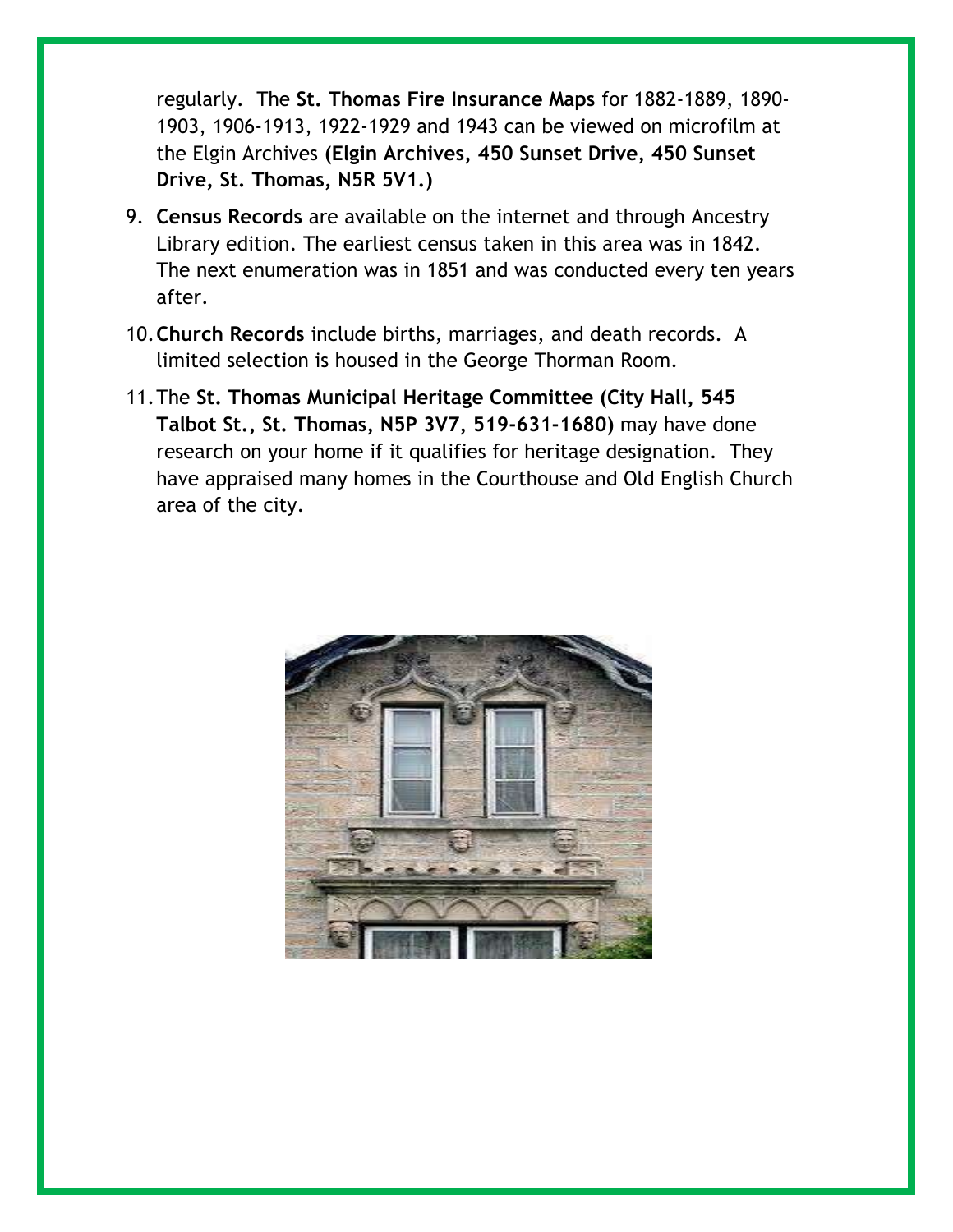## **ELGIN OGS WEBSITE**

Elgin OGS volunteers since 1982 have spent thousands of hours researching and transcribing many Elgin County sources.

These indexes and abstracts are **free online at their website**: <https://elgin.ogs.on.ca/>

[Assessment Rolls](https://sites.google.com/site/elginbranchogs/Home/ancestor-indexes/assessment-rolls) - Some Township Assessment Rolls

[Cemetery Transcriptions](https://sites.google.com/site/elginbranchogs/Home/ancestor-indexes/gravestones) - The Elgin OGS **has transcribed the inscriptions of most of the current gravestones in Elgin County** and makes the transcriptions available free online. Photos of many Elgin gravestones are posted at the Elgin OGS Flickr site. Many Elgin County cemeteries have been completely photographed at the [Canada GenWeb Cemetery Project.](http://geneofun.on.ca/query/?table=CEMS&template=query_map&search=ASSIGNED&find=ONELG&smode=S&sort=CEMETERY&max=200&page=1)

[Census Indexes](https://sites.google.com/site/elginbranchogs/Home/ancestor-indexes/census) - The Elgin County 1842 Township censuses indexes are online free. **NEW** - *now linking to free FamilySearch actual Elgin County census images.*

[Funeral Home Records](https://sites.google.com/site/elginbranchogs/Home/ancestor-indexes/funeral-home) - Several of the Elgin County Funeral Homes have records that have been indexed.

[Land Records](https://sites.google.com/site/elginbranchogs/Home/ancestor-indexes/land-records) – Upper Canada Land Petition links to the Elgin petition images. The Elgin County Township papers have been indexed for ancestor names.

[Military](https://sites.google.com/site/elginbranchogs/Home/ancestor-indexes/military) - 1828 Militia men, War of 1812 veterans, Civil War veterans, World War 1 veterans, and Cenotaphs of Elgin County. **NEW** - *adding 1838 Elgin militia men.*

[Newspaper Indexes](https://sites.google.com/site/elginbranchogs/Home/ancestor-indexes/newspapers) - Many Elgin County Newspapers issues have been indexed and are available here free online.

[Online Publications](https://sites.google.com/site/elginbranchogs/Home/ancestor-indexes/online-publications) – Miscellaneous collection of indexes to other sources.

[Places of Worship](https://sites.google.com/site/elginbranchogs/Home/ancestor-indexes/places-of-worship) - an inventory of church records available.

[Vital Records](https://sites.google.com/site/elginbranchogs/Home/ancestor-indexes/vital-records) - the Elgin County Marriage abstracts of names from 1853 - 1873, plus some church records. - **NEW** - *adding Upper Canada Marriage Bond image links to Elgin settlers.*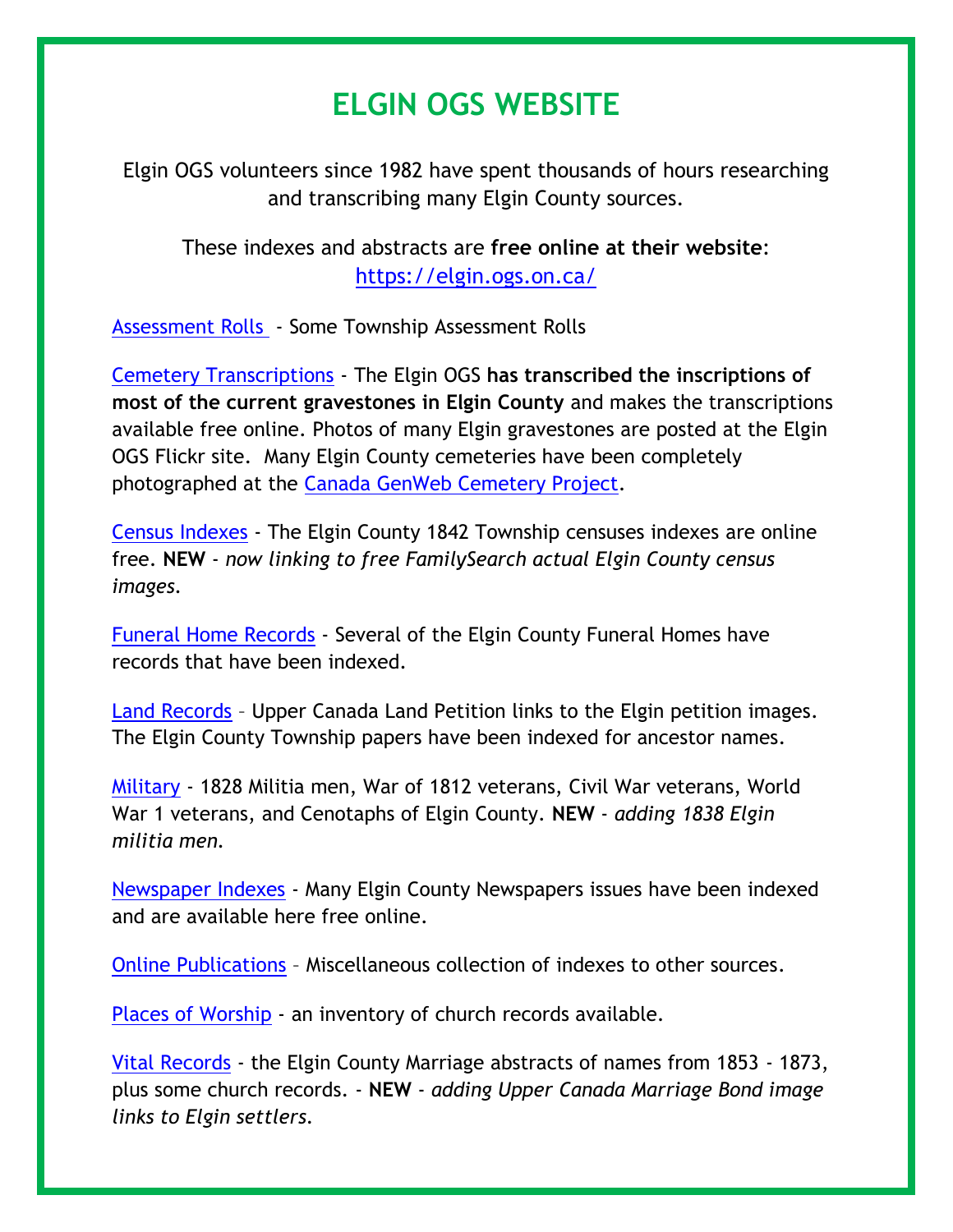[Wills and Probates](https://sites.google.com/site/elginbranchogs/Home/ancestor-indexes/wills-probates) - Includes links to the Elgin Archives extracts of Probate indexes

[Elgin County, Ontario in the FamilySearch \(Family History Library\)](https://familysearch.org/search/catalog/results?count=20&query=%2Bsubject%3AElgin%20%2Bsubject%3AOntario) Catalog

The Elgin OGS Web Site is a large undertaking. The branch is committed to making all its indexes available free online to aid in your efforts to locate copies of primary sources to document your research.

**Donated Online Publications**

**Elgin County, Ontario, Canada**

**BIOGRAPHY**

*[Biographical Sketches of Some of the Residents of Elgin County](http://archive.org/stream/cihm_10197#page/n5/mode/2up)* - available online at Archive.org

[Emigrants Letters from Elgin County to Scotland 1831 -](https://sites.google.com/site/elginbranchogs/Home/ancestor-indexes/online-publications/emigrants-letters-from-elgin-county-to-scotland-1831-1851) 1851 - submitted by Colin Cruickshank of Alton, Hampshire, England.

*[Oldtimers](http://sites.google.com/site/elginbranchogs/Home/ancestor-indexes/oldtimers.htm)*[, a poem of Port Bruce in about 1896 by Violet Reid Reavie](http://sites.google.com/site/elginbranchogs/Home/ancestor-indexes/oldtimers.htm) - Transcribed and Edited by [Bruce C. Johnson Jr.](mailto:bcjohnsonjr@gmail.com)

[St. Thomas man sitting on his Tractor -](http://collectionscanada.gc.ca/pam_archives/index.php?fuseaction=genitem.displayEcopies&lang=eng&rec_nbr=4314603&title=A+farmer+sitting+on+his+tractor+in+the+sugar+beet+area+near+St.+Thomas%2C+Ontario.+Commercial+fertilizer+is+spread+on+a+field+in+preparation+for+the+summer%27s+crop+of+beets.+&ecopy=e010996317-v8) Archives Canada Portrait

#### **BUSINESS RECORDS and COMMERCE**

["All Aboard"](https://sites.google.com/site/elginbranchogs/Home/ancestor-indexes/online-publications/all-aboard) - The Importance of Railroads for the Growth of the Campbell-Stone Movement in the Mid 19th Century: by Claude Cox.

[Bayham Richmond and Port Burwell Road Company](https://sites.google.com/site/elginbranchogs/Home/ancestor-indexes/online-publications/bayham-richmond-and-port-burwell-road-company-5) 1854 by Robert G. Moore, member of the Elgin Branch OGS. (About 117 Bayham and other Elgin Co. settlers given in the stock book)

[Ingersoll & Port Burwell Road Company](https://sites.google.com/site/elginbranchogs/Home/ancestor-indexes/online-publications/ingtersoil-port-burwell-road-company) 1849 by Robert G. Moore (About 200 Bayham Twp. and area names)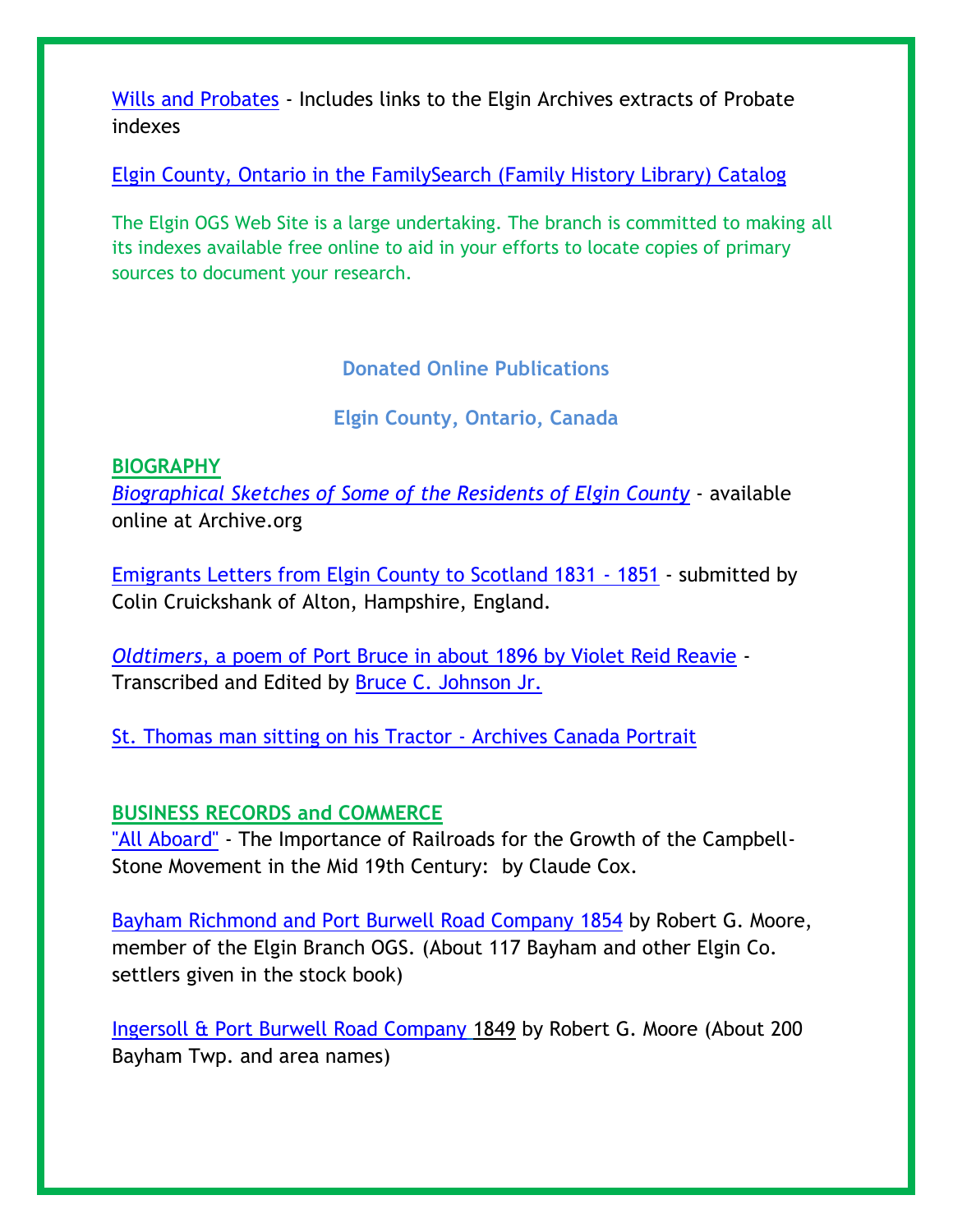[Tryconnell Wharf and Harbor Co. 1853 & Dunwich Pier Co. 1861](https://sites.google.com/site/elginbranchogs/Home/ancestor-indexes/online-publications/tyconnel-wharf-and-harbour-co-1853-and-dunwich-pier-co-1861) by Robert G. Moore (about 90 Dunwich Twp. and area names)

[Union Road Company -](https://sites.google.com/site/elginbranchogs/Home/ancestor-indexes/online-publications/union-road-company) Stockholder book - Indexed by Robert G. Moore, member Elgin Branch OGS. This included signatures of stockholders. Contact OGS for copies of the signatures.

#### **DESCRIPTION and TRAVEL**

"*The Scotch*[" by John Kenneth Galbraith of Dunwich](https://sites.google.com/site/elginbranchogs/Home/ancestor-indexes/online-publications/the-scotch---notes-on-the-galbraith-book) - Some genealogical notes and extractions from the book - Bruce C. Johnson Jr.

#### **DIARIES**

[Nicholas Carter Brown Diary entries](https://sites.google.com/site/elginbranchogs/Home/ancestor-indexes/online-publications/diary-of-nicholas-carter-brown) - Some Extractions of births, marriages, deaths and burials recorded in NCB Diary. He was a resident of Malahide and trustee of Dunboyne Cemetery. Compiled by Bruce C. Johnson Jr. and James McCallum.

#### **DIRECTORIES**

[Aldrich Aylmer Directory](https://books.google.com/books?id=z6wOAAAAYAAJ&pg=PA37&lpg=PA37&dq=Aldrich%E2%80%99s+Directory+for+Aylmer&source=bl&ots=WKBn7vRc15&sig=2K5PND3Rw4LLvDAO7yWMZHan48c&hl=en&sa=X&ved=0ahUKEwj8yvqtwbXSAhUH04MKHYbjDlYQ6AEINzAF#v=onepage&q=Aldrich%E2%80%99s%20Directory%20for%20Aylmer&f=false) 1888 - online at Google Books

[Port Bruce Street Names](https://sites.google.com/site/elginbranchogs/Home/ancestor-indexes/online-publications/port-bruce-street-names) - by *Bruce C. Johnson Jr.*

*[The Surname Index to* **Armstrong's 1872 Directory of Elgin County** *is in paper form at the Elgin OGS Library collection at the Belmont Library in Central Elgin as of 2017- DJ Browne June 1995]*

#### **GENEALOGIES**

A List of Published [Genealogies of Elgin County Pioneer Families](https://sites.google.com/site/elginbranchogs/Home/ancestor-indexes/online-publications/published-genealogies-of-elgin-pioneers) - Many of these are available online from the Family History Library.

[English Paupers Migrate to North America](https://sites.google.com/site/elginbranchogs/Home/ancestor-indexes/online-publications/english-paupers-migrate-to-north-america-by-jack-morter) by Jack Morter -- Sources for the origins of James C. WATTS and James BRACKENBURY of North Walsham, Norfolk, England.

*[From Almondsbury to Aylmer: The Pearce Letters](https://sites.google.com/site/elginbranchogs/Home/ancestor-indexes/online-publications/from-almondsbury-to-aylmer-the-pearce-letters)* - A book on the Pearce Family of Jaffa area by David Porter - Index of names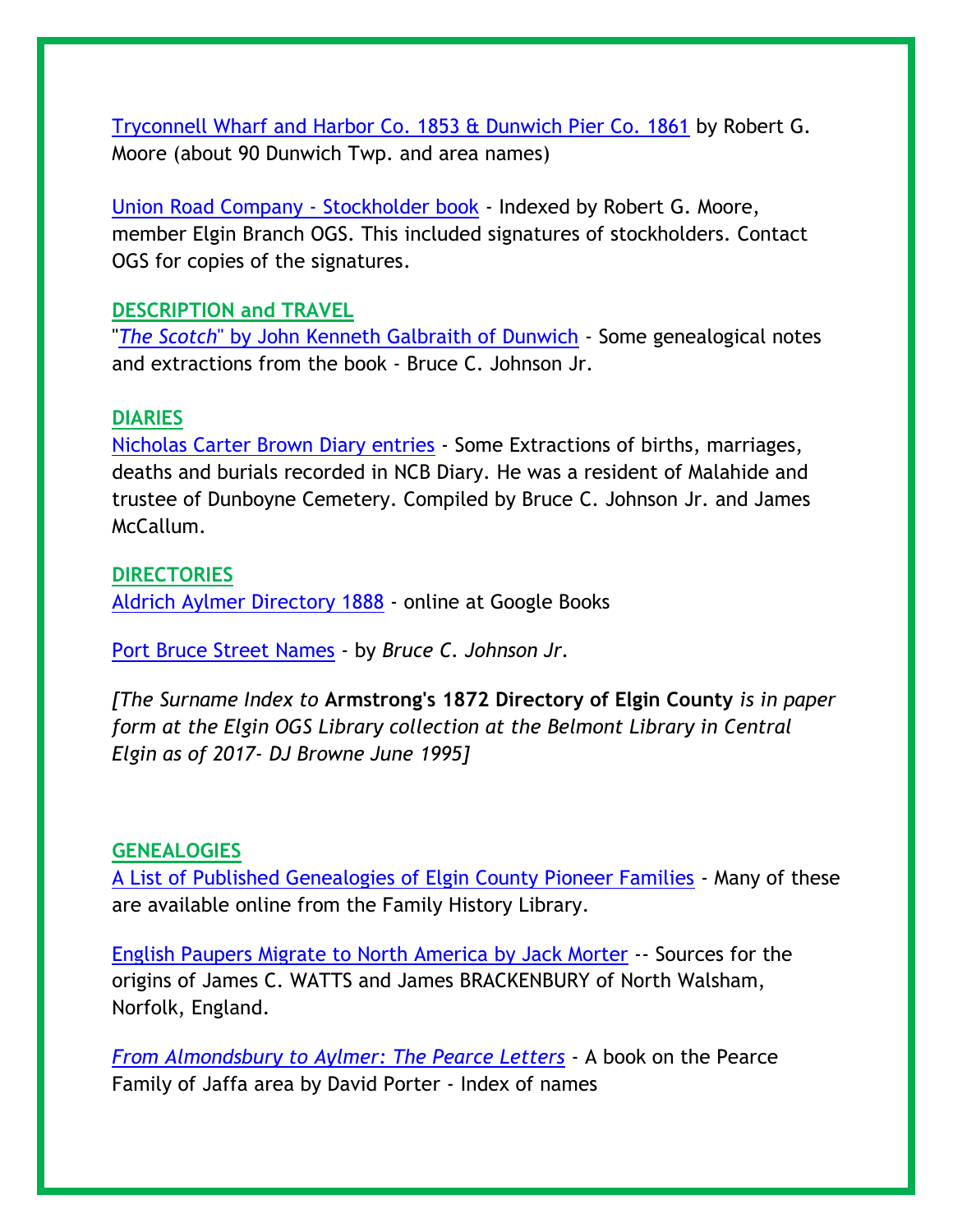[Malahide Families: Genealogies of Pioneer Families Living on Concession 1](https://sites.google.com/site/elginbranchogs/Home/ancestor-indexes/online-publications/malahide-families)  [through 4.](https://sites.google.com/site/elginbranchogs/Home/ancestor-indexes/online-publications/malahide-families)

[Stories of South Dorchester](https://sites.google.com/site/elginbranchogs/Home/ancestor-indexes/online-publications/stories-of-south-dorchester)

[The Family of John Johnson and Mary McLachlin of Malahide and their Mormon](https://sites.google.com/site/elginbranchogs/Home/ancestor-indexes/online-publications/the-family-of-john-johnson-and-mary-mclachlin-of-malahide-and-their-morman-brother-edward-johnson)  [brother Edward Johnson.](https://sites.google.com/site/elginbranchogs/Home/ancestor-indexes/online-publications/the-family-of-john-johnson-and-mary-mclachlin-of-malahide-and-their-morman-brother-edward-johnson)

#### **HISTORY**

[Alma College St. Thomas, Ontario 1877 -](https://sites.google.com/site/elginbranchogs/Home/ancestor-indexes/online-publications/alma-college-st-thomas-1877-1977) 1977. Indexed by Donna Di Lello

[Court Houses of a Century](https://sites.google.com/site/elginbranchogs/Home/ancestor-indexes/online-publications/court-houses-of-a-century---index) - Index of Names of Online History of the Elgin County Court Houses - Bruce C. Johnson Jr.

[Elgin Notes in the Upper Canada Rebellion](https://sites.google.com/site/elginbranchogs/Home/ancestor-indexes/online-publications/elgin-notes-in-the-upper-canada-rebellion-1837-1838) - by Bruce C. Johnson Jr. - References to persons from Elgin County active in the 1837/1838 Upper Canada Rebellion.

[Emigrants on the "Mars" to Aldborough Township](https://sites.google.com/site/elginbranchogs/Home/ancestor-indexes/online-publications/emigrants-on-the-mars) (Immigrants in Aldborough from England )- A link to the "Mars" research by Alan Campbell and John Wright

[Garrett Oakes, Tales of a Pioneer](http://www.elginhistoricalsociety.ca/exhibits/content/garrett-oakes-tales-pioneer-veteran-war-1812) - Elgin County Library - Edited by George Thorman and Frank Clarke.

[History of the Port Bruce Harbor Company](https://sites.google.com/site/elginbranchogs/Home/ancestor-indexes/online-publications/history-of-the-port-bruce-harbor-company) by Captain Thomas Thompson, compiled by [Bruce C. Johnson Jr.](mailto:bcjohnsonjr@gmail.com)

[History of Malahide Masonic Lodge #140](https://sites.google.com/site/elginbranchogs/Home/ancestor-indexes/online-publications/history-of-malahide-masonic-lodge-140-aylmer) - Aylmer

[Index to Tweedsmuir History of Lyons, Ontario](https://sites.google.com/site/elginbranchogs/Home/ancestor-indexes/online-publications/lyons-tweedsmuir-history-index) [Malahide United Church History](https://sites.google.com/site/elginbranchogs/Home/ancestor-indexes/online-publications/malahide-united-church-history) - 100th Anniversary 1910 - 2010 - by James L. McCallum

Old Port Bruce - [Letters written by Levi Young](https://sites.google.com/site/elginbranchogs/Home/ancestor-indexes/online-publications/old-port-bruce---levi-young-letters) with an introduction by his daughter Edna Young Johnson with addendum by Ian Johnson.

[Port Bruce Harbor Company and Aylmer Plank or Graveled](https://sites.google.com/site/elginbranchogs/Home/ancestor-indexes/online-publications/port-bruce-harbour-company-and-aylmer-plank-or-gravell-rd-company) Road Company 1853 and 1854 by Robert G. Moore. (About 134 Malahide and other Elgin Co. settlers given in the stock books)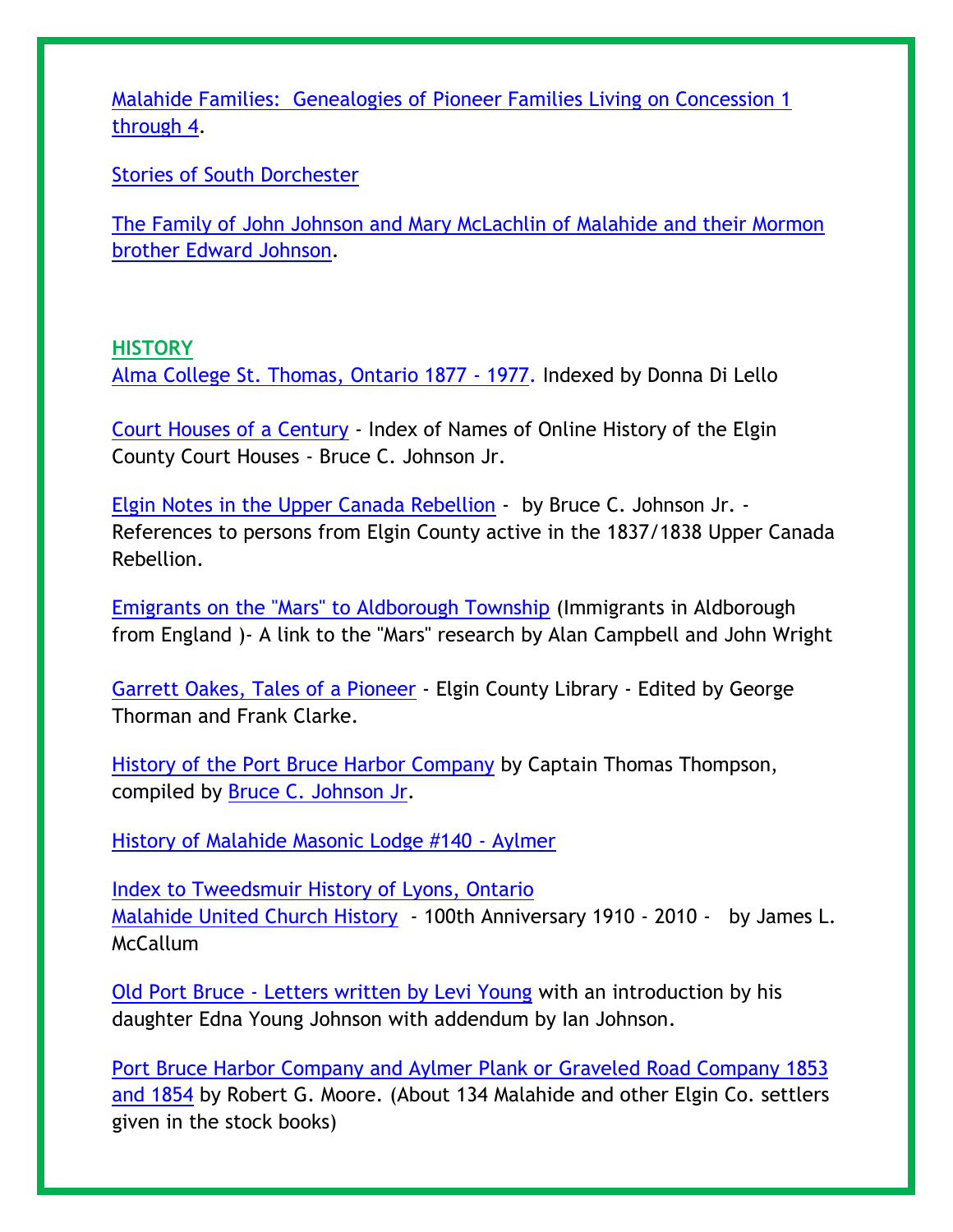[Royal Salute at Port Bruce -](https://sites.google.com/site/elginbranchogs/Home/ancestor-indexes/online-publications/royal-salute-at-port-bruce---1761) 1761 - by Bruce C. Johnson Jr.

[Sims' 3 Volume History of Elgin County, Ontario-](https://sites.google.com/site/elginbranchogs/Home/ancestor-indexes/online-publications/index-to-sims-history)Index - Compiled by [Jim](mailto:jamesmccallumue@gmail.com)  [McCallum.](mailto:jamesmccallumue@gmail.com) - Note: This is a very large file. Approx. 2.6 MB.

[Spring Floods at Port Bruce](https://sites.google.com/site/elginbranchogs/Home/ancestor-indexes/online-publications/spring-floods-in-port-bruce) - By Ian Johnson - A history of freshets and spring floods at Port Bruce, Elgin, Ontario, Canada.

[St. Paul's United Church History 1874-1974](https://sites.google.com/site/elginbranchogs/Home/ancestor-indexes/online-publications/st-paul-s-united-church-index) (Aylmer) (index); by Jean Hunt. Indexed by Donna DiLello

[St. Thomas: 100 Years a City 1881-1981,](https://sites.google.com/site/elginbranchogs/Home/ancestor-indexes/online-publications/st-thomas-100-years-a-city) by Wayne Paddon, George Thorman, Don Cosens and Brian Sim; indexed by Donna Di Lello.

[Talbot Regime](https://sites.google.com/site/elginbranchogs/Home/ancestor-indexes/online-publications/talbot-regime) - Read the biography of Elgin County's Col. Thomas Talbot by C. O. Ermatinger - free online.

[The History of Aylmer to 1900,](https://sites.google.com/site/elginbranchogs/Home/ancestor-indexes/online-publications/history-of-aylmer-to-1900) by Kirk Barons, Indexed by Donna Di Lello.

[Tweedsmuir Histories online](http://www.elgin.ca/ElginCounty/CulturalServices/Archives/tweedsmuir/Clachan/Clachan%20Vol%201.pdf) - Clachan Community History – Elgin County Archives.

#### **LAND and PROPERTY – Indexes**

Index to the GENERAL REGISTER - Elgin County Land Registry Office: [1866](https://sites.google.com/site/elginbranchogs/Home/ancestor-indexes/online-publications/general-register-1866-1873) - [1873](https://sites.google.com/site/elginbranchogs/Home/ancestor-indexes/online-publications/general-register-1866-1873) [1873 -](https://sites.google.com/site/elginbranchogs/Home/ancestor-indexes/online-publications/general-register-1873-1879) 1879 [1879 -](https://sites.google.com/site/elginbranchogs/Home/ancestor-indexes/online-publications/general-register-1) 1889.

[Index to Tremaine's 1864 Map of Elgin County, Canada West](https://sites.google.com/site/elginbranchogs/Home/ancestor-indexes/online-publications/idex-to-tremaine-s-1864-map-of-elgin-county) - Compiled by Robert Moore.

[Southwold Township Cattle Marks 1817-1857](https://sites.google.com/site/elginbranchogs/Home/ancestor-indexes/online-publications/southwold-cattle-marks)

#### **MAPS**

[1924 Cummins Rural Maps](https://sites.google.com/site/elginbranchogs/Home/ancestor-indexes/online-publications/1924-cummins-rural-maps) - A sample map of North and South Dorchester submitted by Fred Prong.

[Elgin County 1864 Tremaine Atlas](http://maps.library.utoronto.ca/hgis/countymaps/elgin/index.html) - Online at the Ontario Historical Society.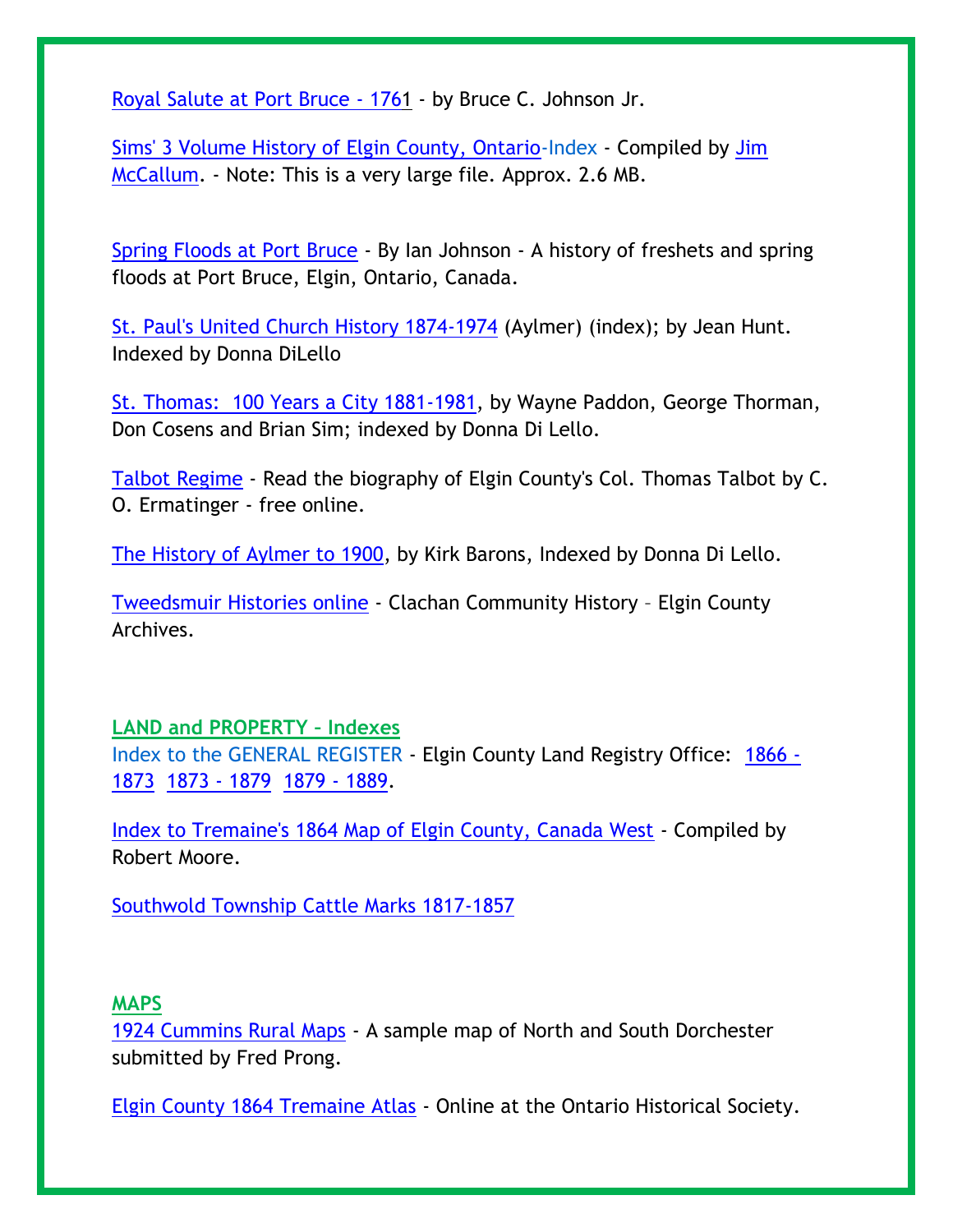**NAMES, PERSONAL – Indexes**

[Elgin County names on the ontariogenealogy.com Insane Asylum Databases](https://sites.google.com/site/elginbranchogs/Home/ancestor-indexes/online-publications/elgin-county-names-on-the-ontario-genealogy-insane-asylum-databases) - Link to Michael Stephenson Insane Asylum Databases.

**NEWSPAPERS – History**  *[Thomas Hammond Articles](https://sites.google.com/site/elginbranchogs/Home/ancestor-indexes/online-publications/thomas-hammond-articles) -* index and description.

**SCHOOLS - DIRECTORIES, HISTORY**  [Dunwich School Attendance 1904](https://sites.google.com/site/elginbranchogs/Home/ancestor-indexes/online-publications/dunwich-school-attendance-1904-1) by Robert G. Moore.

[Index to "A Brief History of Secondary Education in St. Thomas"](https://sites.google.com/site/elginbranchogs/Home/ancestor-indexes/online-publications/index-to-brief-history-of-secondary-education), by George Thorman; indexed by Donna Di Lello.

[Talbotville](https://sites.google.com/site/elginbranchogs/Home/ancestor-indexes/online-publications/talbotville-school) School - by Morley Thomas.

**TAXATION**  [Assessment Rolls](https://sites.google.com/site/elginbranchogs/Home/ancestor-indexes/assessment-rolls) - 3 Township Assessment rolls 1841 to 1873.

**VITAL RECORDS**  Index to the Records of the Elgin County House of Industry (work house): [1876-](https://sites.google.com/site/elginbranchogs/Home/ancestor-indexes/online-publications/house-of-industry-1876-1897) [1897](https://sites.google.com/site/elginbranchogs/Home/ancestor-indexes/online-publications/house-of-industry-1876-1897) [1897-1947](https://sites.google.com/site/elginbranchogs/Home/ancestor-indexes/online-publications/house-of-industry-1897-1947)

**WILLS and PROBATES**  [Wills & Probates in Land Registry Office Records](https://sites.google.com/site/elginbranchogs/Home/ancestor-indexes/wills-probates)

#### **YEARBOOKS**

[Alma College Yearbook -](https://drive.google.com/open?id=0BzxXZZ8HonCwX18ydVdDVklyN28&authuser=0) 1955 AlmaFilian - PDF document of the 1955 Yearbook for Alma College, St. Thomas, Ontario.

[Garton Scrapbook](https://sites.google.com/site/elginbranchogs/Home/ancestor-indexes/online-publications/garton-2) - Scrapbook of Mary M. (DOAN) GARTON 1891 – 1919.